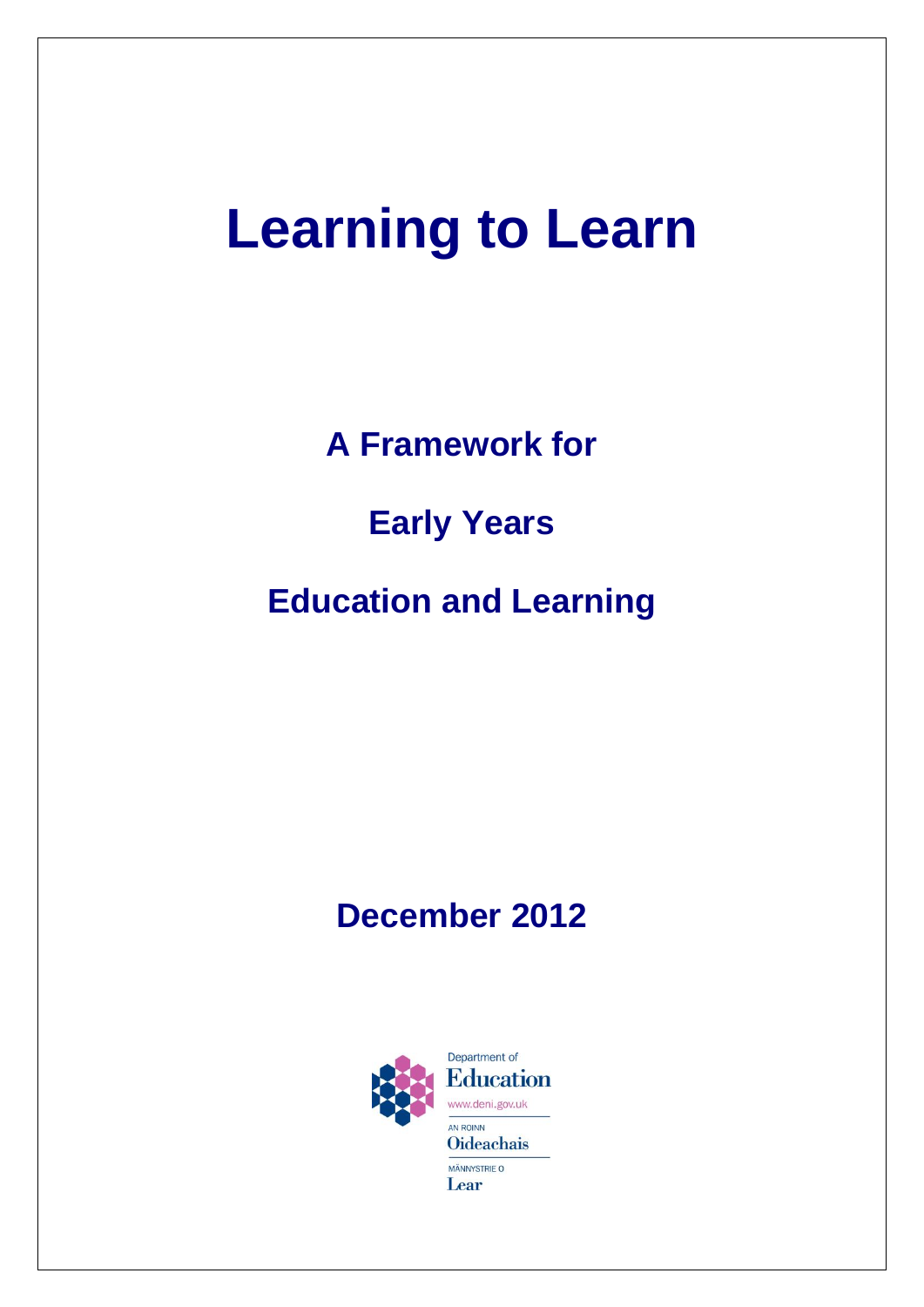# **Contents**

| 3               |
|-----------------|
| 4               |
| 10              |
| 13              |
| 15              |
| 31              |
| 32 <sub>2</sub> |
|                 |

### **Appendices**

**Appendix 1 - Further details Pre-School and Sure Start Appendix 2 - Evidence from Education and Training Inspectorate Appendix 3 - Membership of EYS Stakeholder Advisory Group**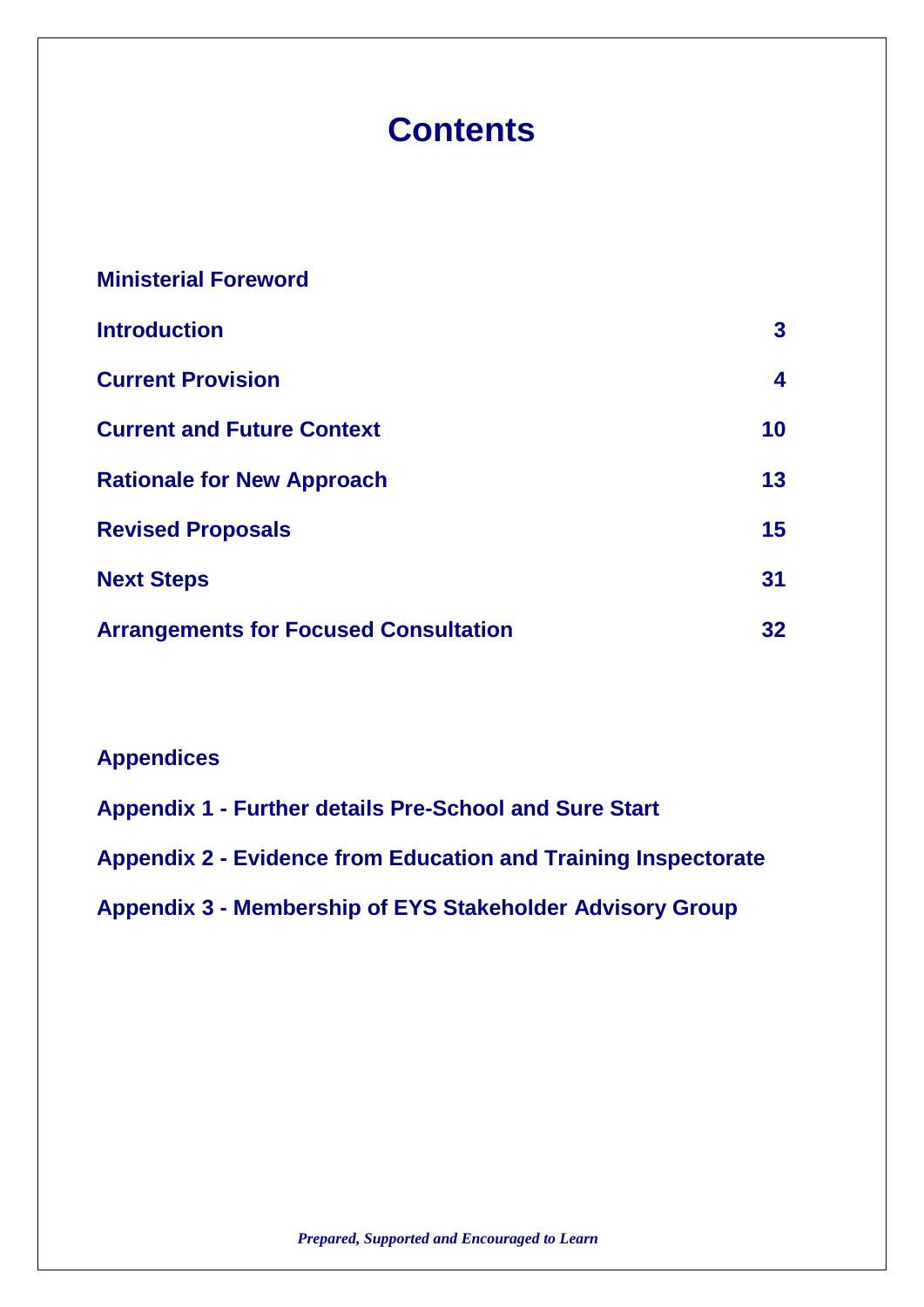### **Ministerial Foreword**

I am pleased to be in a position to set out my revised proposals for the way forward for early years education and learning. I want to progress this work as evidence highlights the vital importance that the early years can have on a child's later educational achievements and outcomes.

The consultation on the draft Early Years (0-6) Strategy generated a wide and interesting debate on the range of issues facing children and their families in the early years. In deciding the way forward, I have considered a range of wider issues as well as the outcome of the consultation, and the current context. The time has come to stop talking about the need for overarching strategies for all services in the 0-6 age range and to start taking action to improve early years education services which contribute to broader objectives for early intervention.

The core objective of my Department is to raise standards in education and, in doing so, to reduce educational underachievement particularly for those young people who face barriers to learning. There are a number of issues that need to be addressed to strengthen the position of early years education and its contribution to improved outcomes. I intend to concentrate on ensuring that the early years education and learning environment is delivering consistently high quality services to young children and their families and can support an integrated approach to improving outcomes.

As Education Minister I want to ensure that every child can fulfil their potential irrespective of the barriers they may face. As the importance of early years education becomes increasingly recognised I need to ensure that my Department's policies and programmes are operating as effectively as possible, that children get a positive and fulfilling experience in pre-school and school and for some children and families earlier more targeted support.

Early years education is not a separate phase of education. These services which range from Sure Start to the Pre-School Programme and on to Foundation Stage are essential age and stage appropriate services which contribute directly to children achieving their full potential.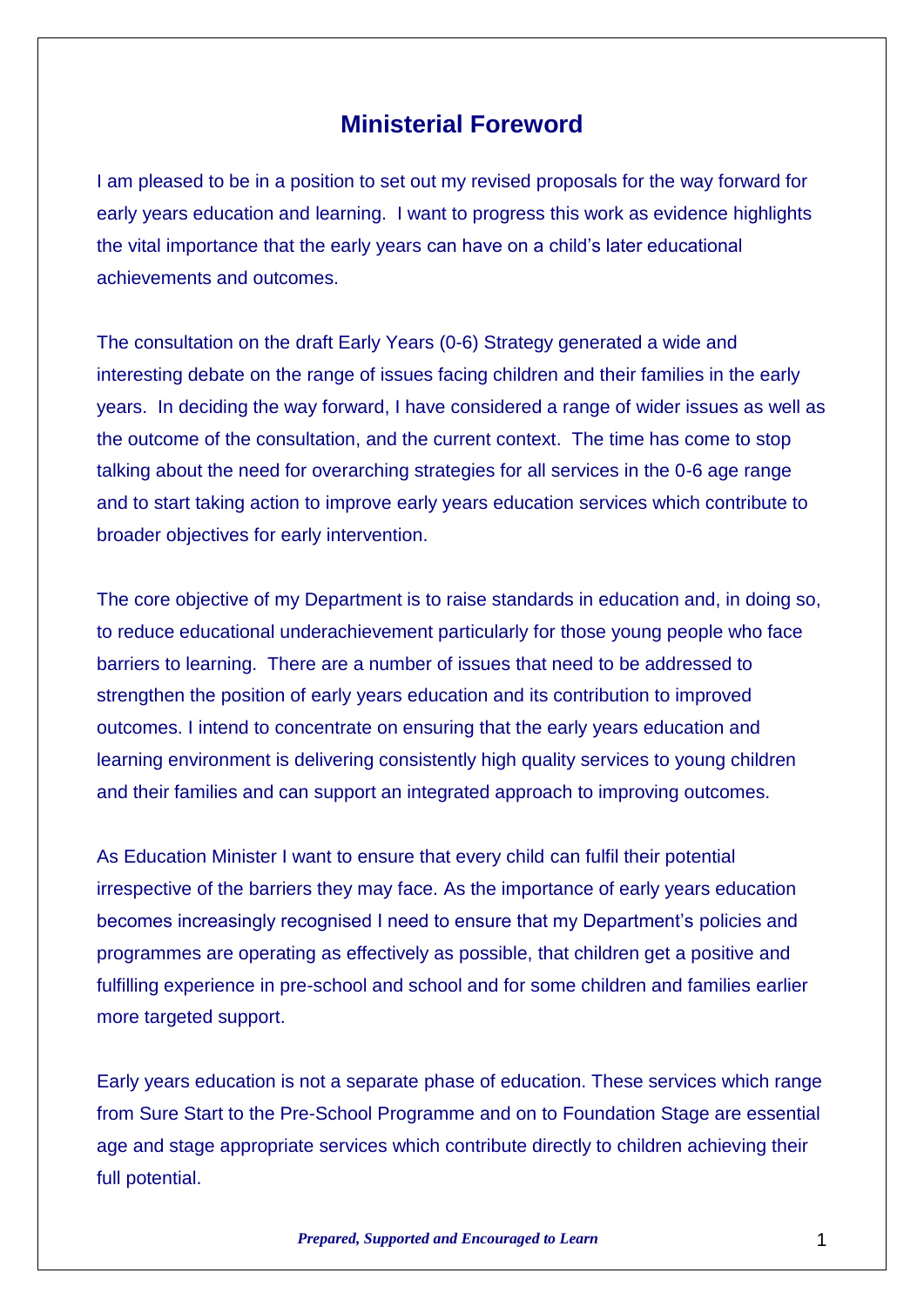I need to apply the same priorities to this important phase of education as I do to all other aspects of education. The proposed actions in this framework set out the way forward for early years education and learning in line with education priorities, and also incorporate the previous broad objectives set out in the draft Early Years (0-6) Strategy.

The proposed actions are aimed at ensuring that every child can access high quality early learning experiences that equip them to develop improved cognitive, social and emotional skills and which lay important foundations for future learning and development.

I recognise the need for enhanced collaboration across a range of early childhood education, health and care systems. I am convinced that the new Delivering Social Change Framework (DSC), led by Ministers through the Executive Ministerial Sub-Committee on Children and Young People and the Sub-Committee on Poverty and Social Inclusion, provides a more appropriate mechanism for achieving enhanced collaboration and integration for early years as part of a wider theme of early intervention. I will work collaboratively with Ministerial colleagues through the DSC framework to build on existing strategies, and enable and enhance partnerships between services and the families they are seeking to support.

The development of this framework has been influenced by the extensive response to the consultation on the draft Early Years (0-6) Strategy, and ongoing engagement with key stakeholders. I am confident that it will deliver improved outcomes for children and families.

The time has come to take action and continue to improve the education and learning experiences of children in their early years. The focused consultation on the actions provides an important opportunity for you to consider if any of the actions proposed need further refinement.

 $c<sup>0</sup>$ 

**John O'Dowd Minister for Education**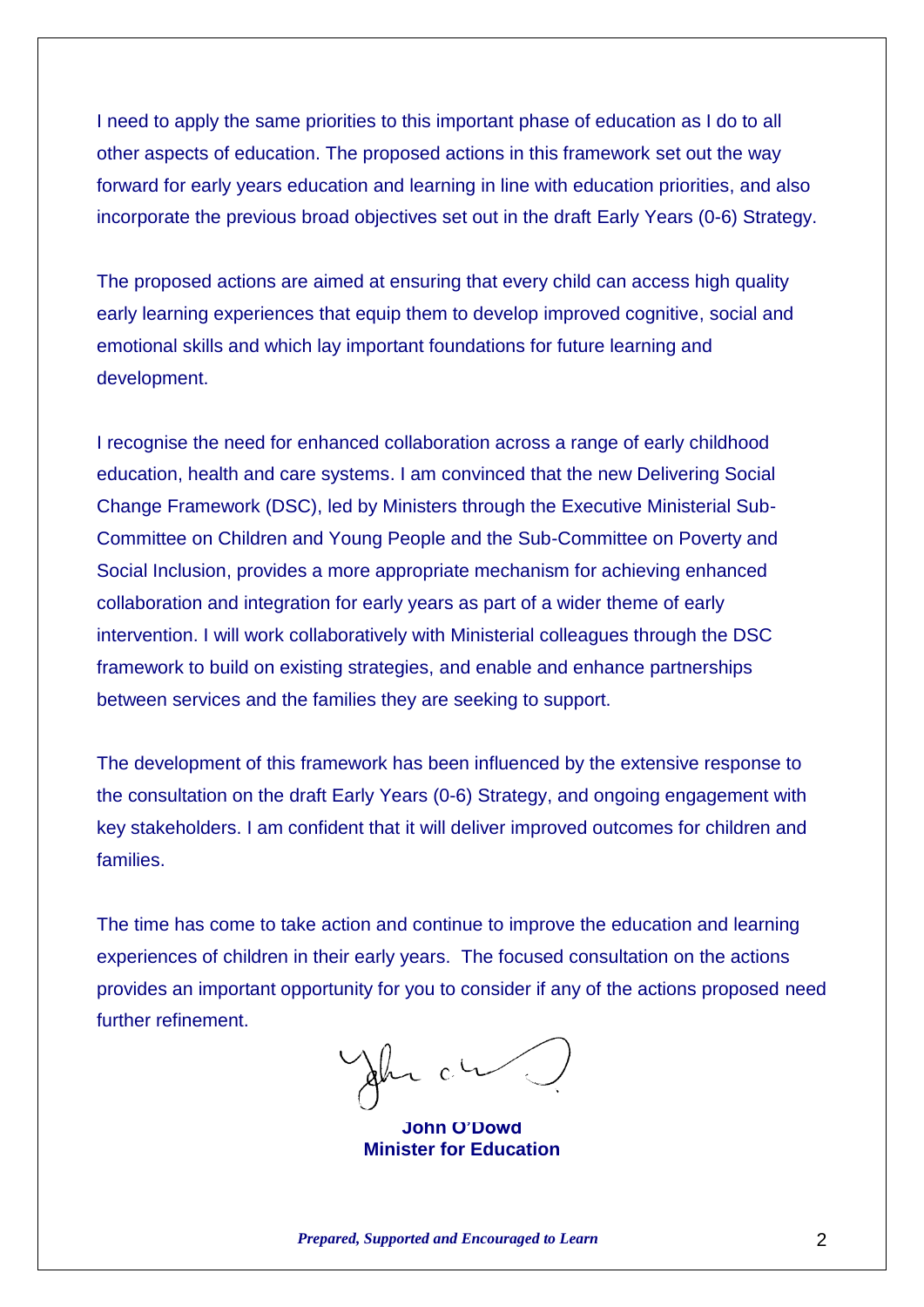#### **Introduction**

#### **Early Years**

- 1.1 A child's success in school and life is significantly determined at a very young age, and before they start school. Today we know more than ever about the importance of positive and supportive environments and their impact on brain development, and we understand more than ever how much the first years of a child's life can shape the rest of their life.
- 1.2 The understanding of the wider influences on a child's development, such as family, socio-economic background, and the impact of barriers to learning is increasing. The need to identify and address potential barriers to a child's development as early as possible, lay important foundations for lifelong learning and to provide additional support to families, children and communities is acknowledged by the Executive in the priorities and objectives in the Programme for Government.
- 1.3 The Department of Education seeks to ensure that children get the best start in life through enabling education policies, legislation and funding which provide a range of universal and targeted services to help children achieve, develop and thrive. Early years education provision makes a distinctive contribution to helping achieve the wider aims of improving attainment and reducing underachievement, especially in literacy and numeracy. The services are designed to support children and their families by providing positive early years education and learning experiences in safe, stimulating and supportive environments.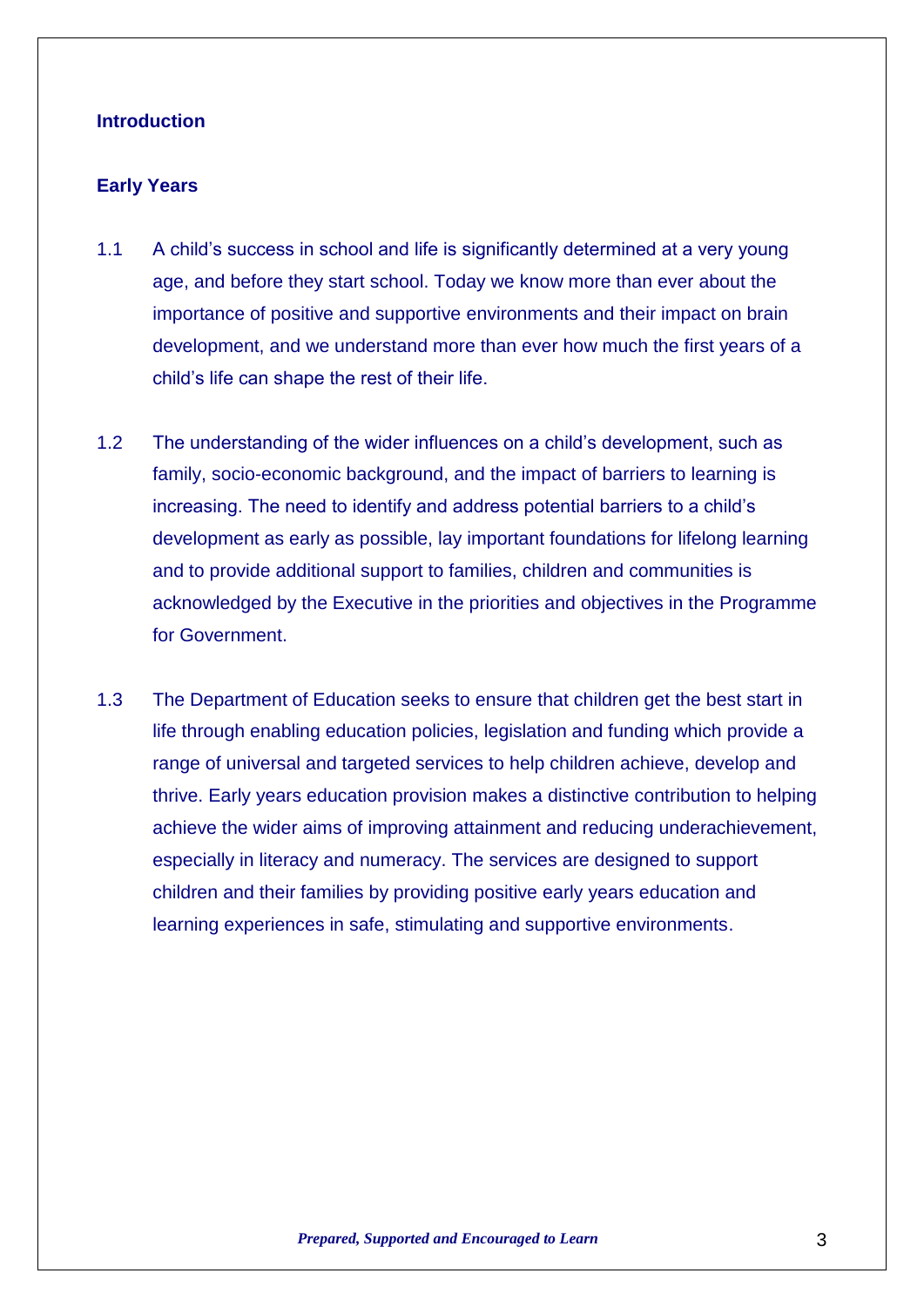#### **Current Provision**

- 1.4 The current early years education and learning provision for children aged 0-6, and their family is:
	- The Sure Start Programme;
	- The Pre-School Education Programme;
	- Reception
	- The Foundation Stage of the Curriculum (Primary Years 1 and 2)

There is also an ongoing campaign to engage with parents to value and get involved in their child's education.

#### **Key Facts**

1.5 The Department of Education invests over £200million in early years education and learning services. Funding allocated in 2012/13 is summarised in Table 1.

#### **Table 1 - Funding for Early Years Education and Learning Services**

| <b>Provision</b>                                        | £m    |
|---------------------------------------------------------|-------|
| <b>Nursery Schools</b>                                  | 18.3  |
| Nursery Classes within Primary Schools <sup>^</sup>     | 21.7  |
| <b>Voluntary/Private pre-school settings</b>            | 15.7  |
| <b>Sure Start</b>                                       | 23.4  |
| <b>Capital</b>                                          | 2.0   |
| <b>Early Years The Organisation for Young Children</b>  |       |
| - Core Grant                                            | 0.3   |
| - Early Years Fund                                      | 3.1   |
| Foundation Stage (which includes reception) (Yr 1 & 2)* | 121.6 |
| Total                                                   | 206.1 |

*^Includes AWPU and TSN funding only. Certain funding is not identifiable by year group within the funding share for schools and cannot therefore be disaggregated.*

*\*Includes AWPU and Foundation Stage Factor funding only. Certain funding is not identifiable by year group within the funding share for schools and cannot therefore be disaggregated.*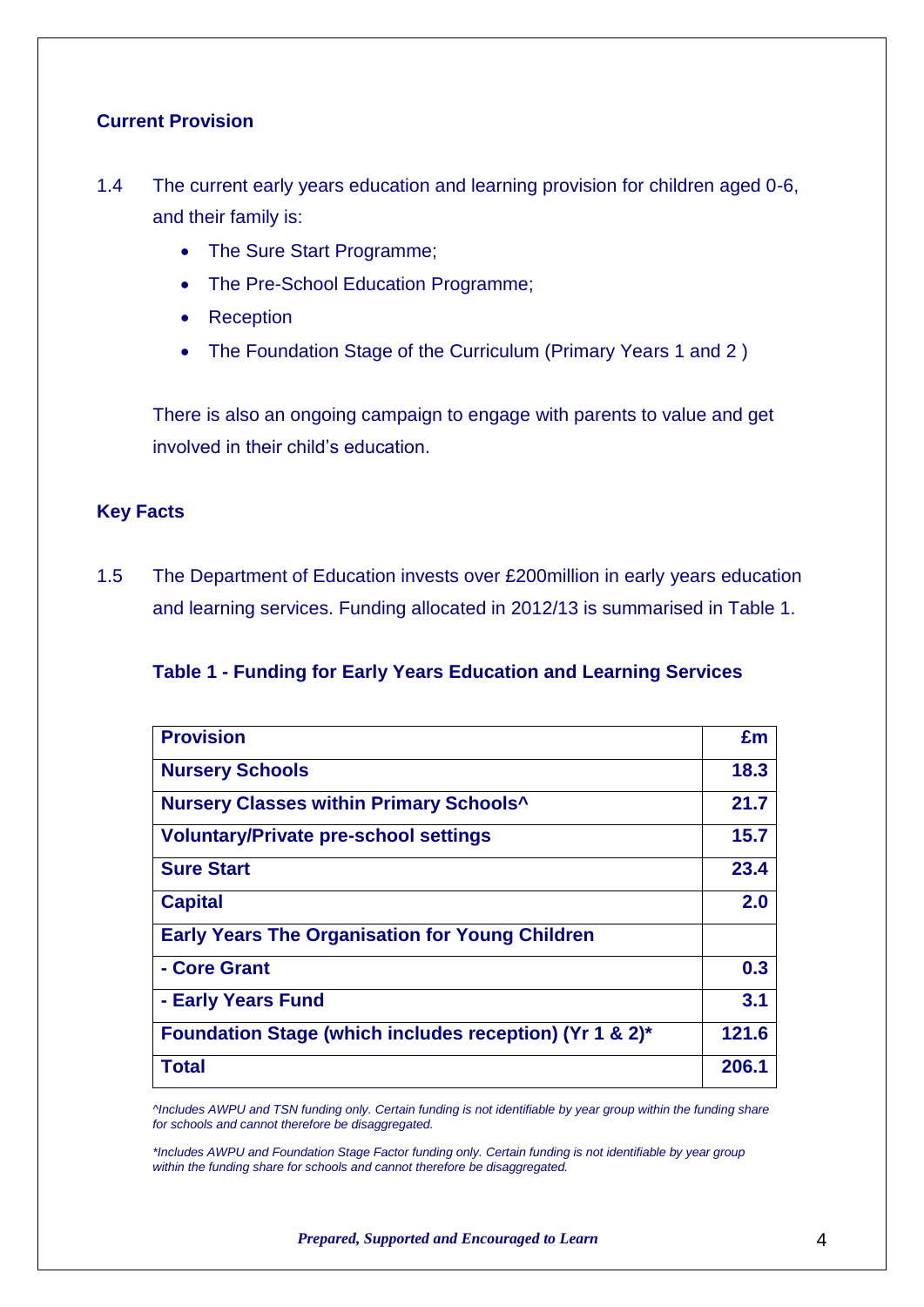#### **Sure Start Provision**

- 1.6 Sure Start is a programme targeted at parents and children under the age of 4 living in the top 20% most disadvantaged wards in the north. It provides services in response to the social, emotional, physical and educational development of children and their families within the designated areas. Sure Start services are delivered through a holistic approach, with health, education and parenting support services provided in a co-ordinated way. The programme has been funded by the Department of Education since 2006 when it transferred from Department of Health Social Services and Public Safety (DHSSPS). In that time investment in the programme has increased by over £13million, resulting in an annual budget of over £23million in 2012/13
- 1.7 There are currently 35 Sure Start projects in the north of Ireland providing services to approximately 34,000 children aged 0-4 and their families within the designated areas. The Department of Education is currently working with the Health and Social Care Board on an expansion of Sure Start services to the 25% most disadvantaged wards in the north of Ireland.

#### **Sure Start - Developmental Programme for 2-3 Year Olds**

1.8 Of the £23million invested in Sure Start, £3million supports the Developmental Programme for 2-3 Year Olds. There are currently 142 programmes in place, offering a service for approx 12 children per programme. This programme aims to enhance the child's social and emotional development, build on their communication and language skills, and encourage their imagination through play. It is designed for young children in their penultimate pre-school year, focusing on age appropriate constructive play in group settings. Parental involvement is a key component of the programme. Further details on Sure Start and the Developmental Programme for 2-3 Year Olds is set out at Appendix 1.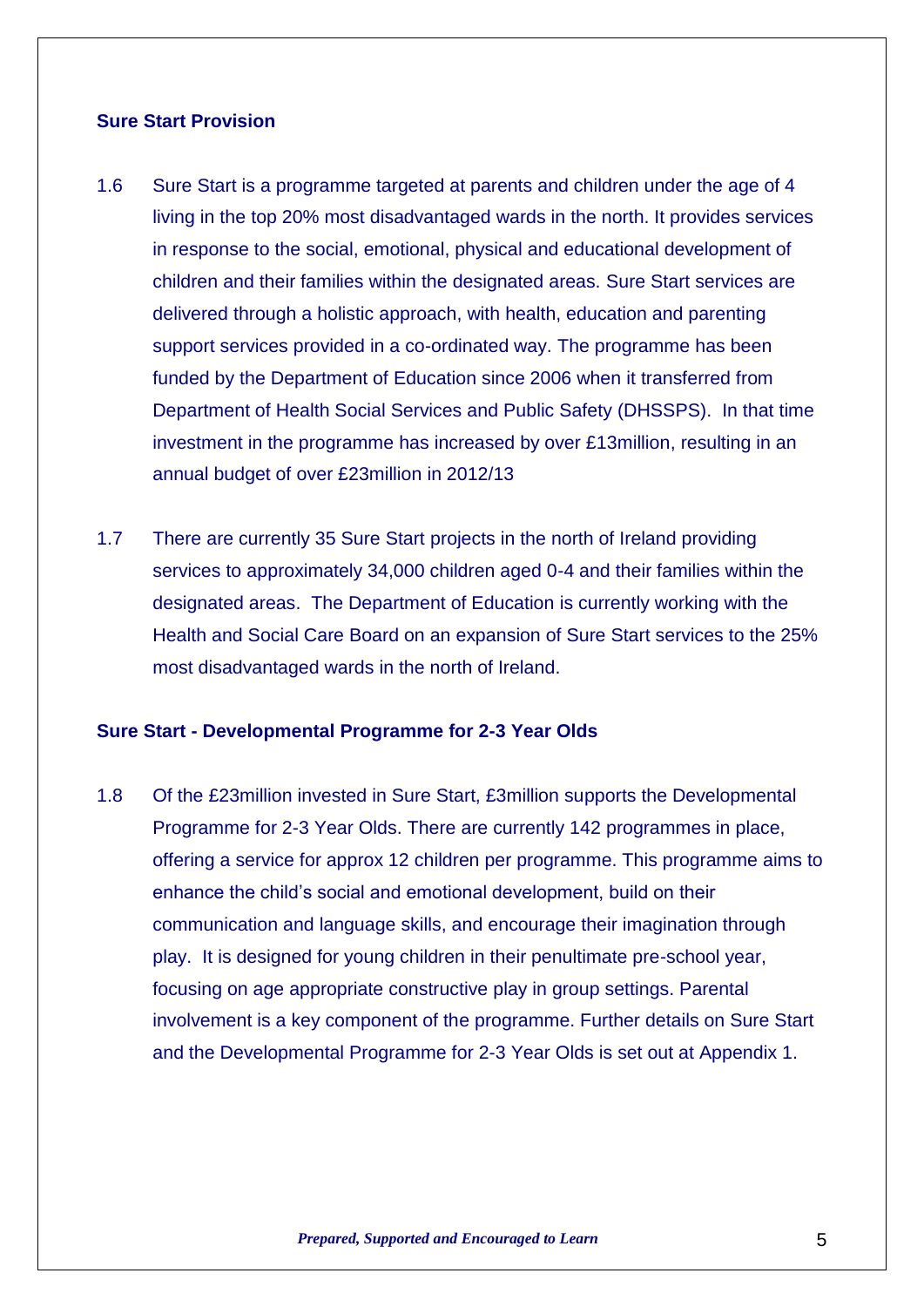#### **Pre-School Education Programme**

1.9 Over £55million is invested in the pre-school programme, which is a vital but non compulsory stage of education which provides children with high quality curriculum based educational experiences. In the 'Programme for Government 2011 – 2015', the Department is committed to ensuring that at least one year of pre-school education is available to every family that wants it. In the 2011/12 academic year, there were 23,178 children in DE funded pre-school education: 14,580 in nursery schools or nursery classes in primary schools; and 8,149 in DE funded places in voluntary and private pre-school education centres. There were 449 children in reception classes/groups in primary schools (as of 31 October 2011).

| No of Children per setting and<br>session                  | <b>Full</b><br>Timel | <b>Part</b><br><b>Time</b><br><b>AM</b> | <b>Part</b><br><b>Time</b><br><b>PM</b> | <b>TOTAL</b> |
|------------------------------------------------------------|----------------------|-----------------------------------------|-----------------------------------------|--------------|
| <b>Nursery Schools</b>                                     | 3,981                | 967                                     | 963                                     | 5,911        |
| <b>Nursery Units in Primary Schools</b>                    | 5,143                | 2,191                                   | 1,335                                   | 8,669        |
| <b>Total Statutory</b>                                     | 9,124                | 3,158                                   | 2,298                                   | 14,580       |
| <b>Voluntary and private pre-school</b><br><b>settings</b> |                      | 7,354                                   | 795                                     | 8,149        |
| <b>TOTAL (all settings)</b>                                | 9,124                | 10,512                                  | 3,093                                   | 22,729       |
| Reception <sup>1</sup>                                     |                      |                                         |                                         | 449          |
| <b>Grand total</b>                                         |                      |                                         |                                         | 23,178       |

#### **Table 2 - Children in DE funded pre-school places – 2011/12**

*1. Children in reception are not funded at part of the Pre-school Education programme*

#### **Curricular Guidance for Pre-School Education**

1.10 All pre-school settings, both statutory, and voluntary and private settings with funded places, must adhere to the 'Curricular Guidance for Pre-School Education'. The guidance is designed to support and promote good quality preschool educational provision and outlines the range of learning opportunities which children of this age should have through play and other relevant experiences.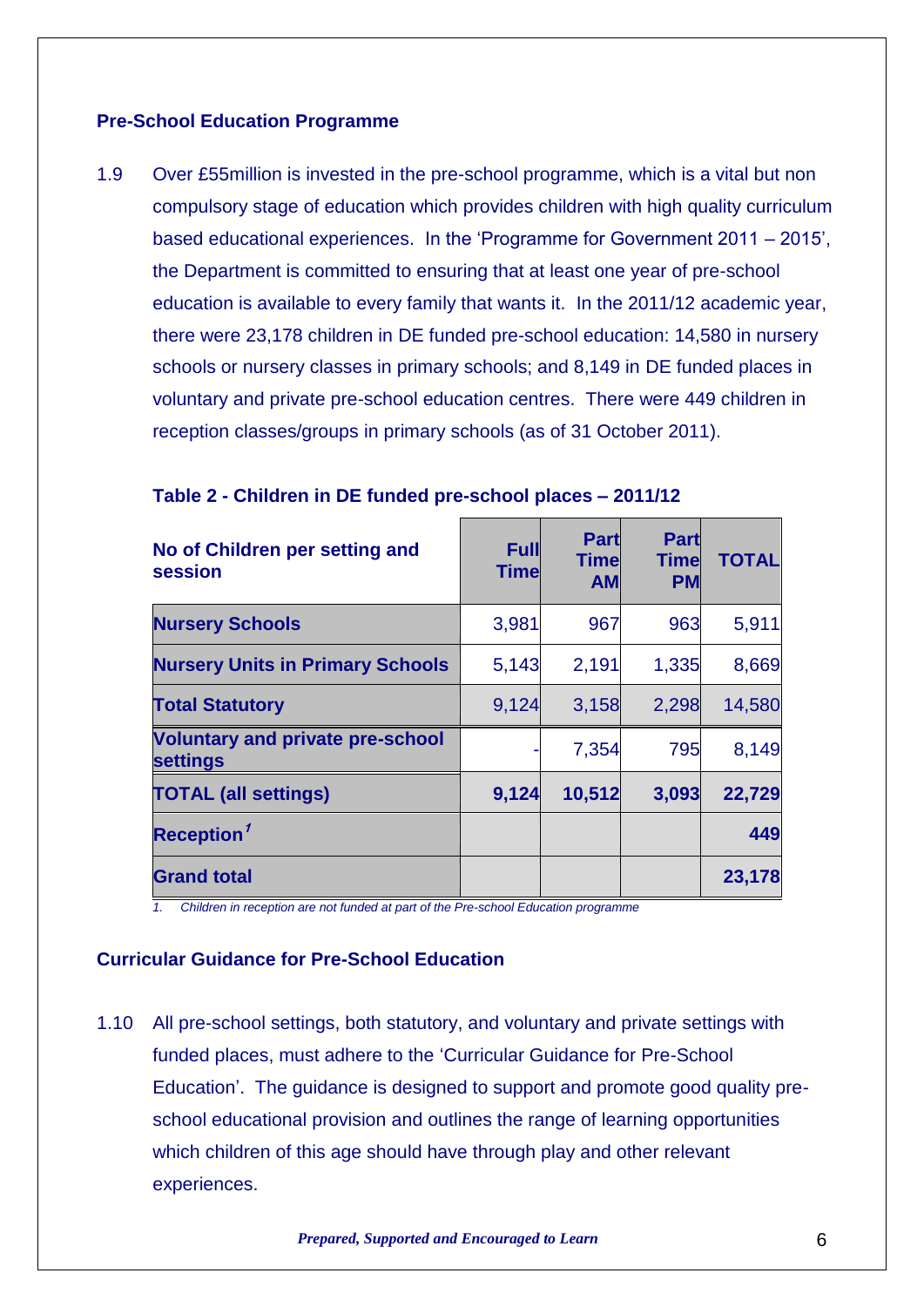#### **Registration and Inspection**

1.11 DHSSPS have devised minimum standards which stipulate the minimum level of service to be provided in order to be registered with a Health and Social Care Trust (HSCT) and meet DHSSPS inspection standards. Voluntary and private providers who wish to offer funded pre-school places must be registered with the HSCT. They are also subject to inspection by the HSCT inspectors and the Education and Training Inspectorate (ETI). Statutory nursery schools and nursery units in primary schools are inspected by the ETI.

#### **Pre-School Education - Funding**

1.12 Over £40million funding to the 97 DE grant aided nursery schools and 222 nursery units attached to primary schools is allocated via the Common Funding Formula under the Local Management of Schools (LMS) arrangements. A further £15.7 million is allocated to voluntary and a private pre-school provider outside of the formula arrangements and this is administered by the local Pre-School Education Advisory Groups (PEAGs) in each of the five Education and Library Boards. In the 2011/12 school year there were 381 voluntary and private preschool centres in the Pre-School Education Programme offering funded places.

#### **Duration of Session Time**

1.13 In statutory nursery schools and nursery units within primary schools there are both part-time and full-time funded places available for children. Part-time preschool education in the statutory sector is defined in legislation as between 2 hours 30 minutes and 4 hours 30 minutes duration per day; full-time provision is of at least 4 hours 30 minutes duration. While not defined in legislation, the Department requires the provision to be normally available 5 days a week for 38 weeks of the academic year. In the voluntary sector all funded places available within the Pre-School Education Programme are part-time, normally at least 2.5 hours per day, 5 days per week for 38 weeks of the academic year.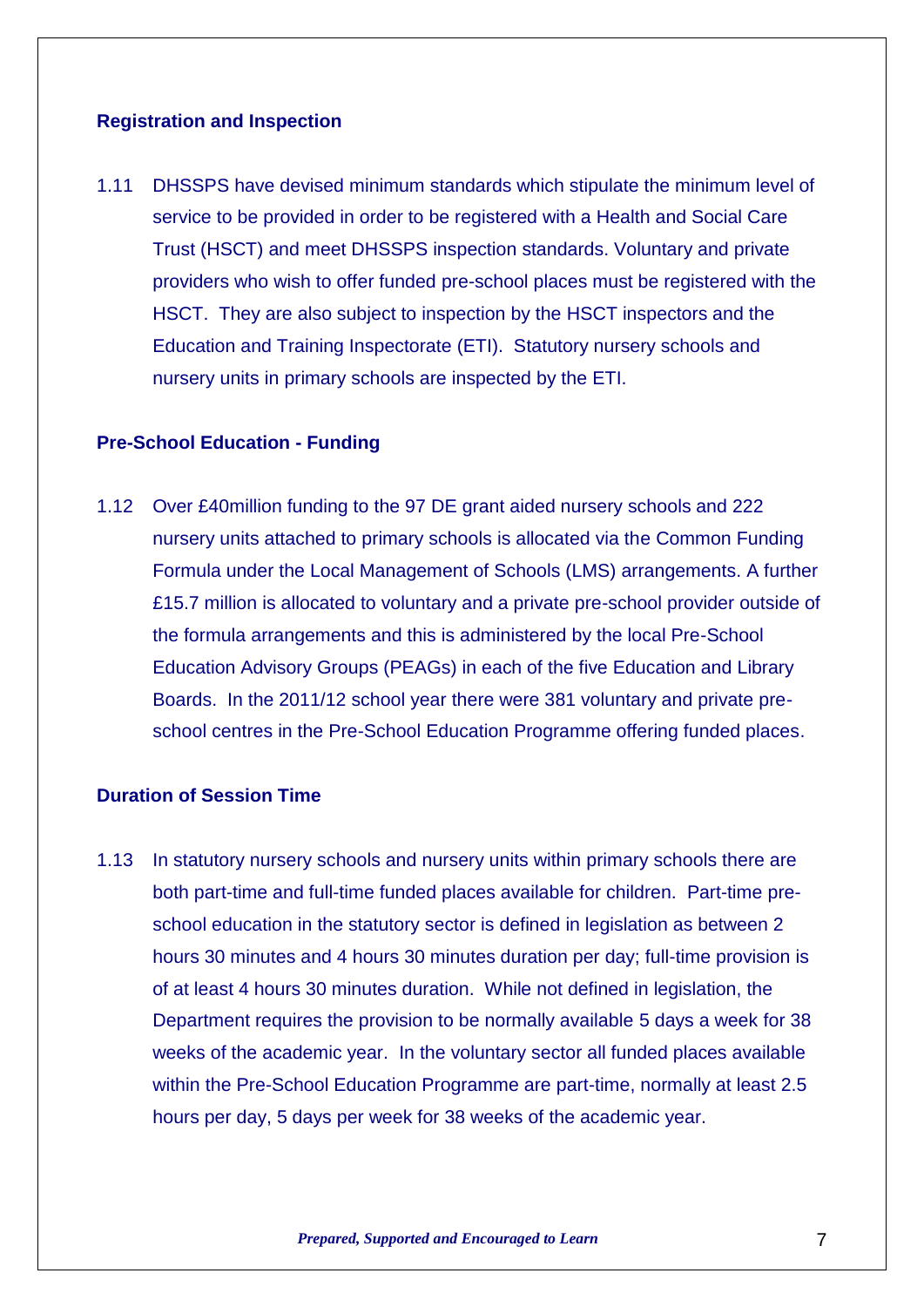#### **Staffing and Staff to Child Ratios**

1.14 Nursery schools and nursery units within primary schools are grant-aided schools and are staffed by qualified teachers and nursery assistants; the ratio of staff to children is currently 1:13 as set out in the Department's (DE) guidance. In voluntary/private settings in receipt of Department of Education funded pre-school places, at least half the staff must hold a relevant qualification in education or child care, and are expected to work towards ensuring that all staff have relevant qualifications. In addition, all funded voluntary/private pre-school settings are required to access support from a qualified teacher or early years specialist to assist with raising standards of provision. Voluntary/private settings are required under the terms of the registration to maintain a minimum staff: child ratio of 1:8 which is set out in the Children (NI) Order 1995.

#### **Reception**

1.15 A reception class is currently defined in legislation as suitable to the requirements of children aged 4. Children who have reached their fourth birthday after the cut off point for compulsory school starting age may be able to join a reception class if available. Reception pupils are taught by qualified teachers and this is often in composite classes with year 1 pupils. An aim of the Pre-School Education Expansion Programme was the replacement of existing reception provision with suitable alternative provision. Reception classes do not always provide an appropriate pre-school environment for children, and the Department has not approved new reception provision since 1998. Numbers in reception provision have fallen from 2,575 children in 1997 to 449 in 2011/12 (as of 31 October 2011).

#### **Foundation Stage**

1.16 The Foundation Stage represents the beginning of the compulsory stage of education for children in primary school. Children who have attained the age of 4 on or before 1<sup>st</sup> July will start primary school at the beginning of the September that year. Foundation Stage applies to children in year 1 and year 2 of primary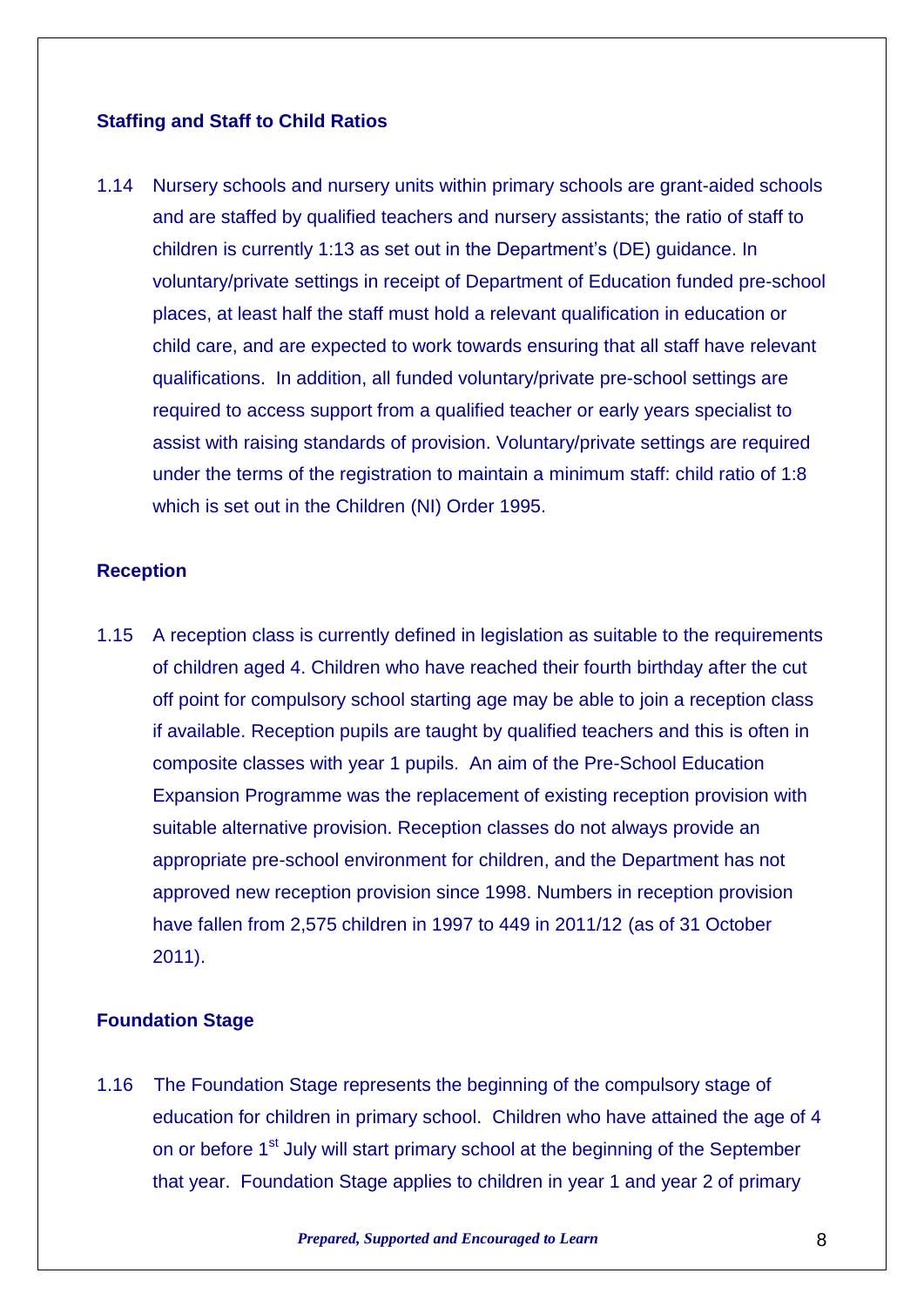school and is delivered by qualified teachers, often supported by classroom assistants. In 2011/12 there were 23,599 children in year 1 and 22,538 children attending year 2 in primary schools.

- 1.17 The Foundation Stage aims to provide a smoother transition from the pre-school phase. It recognises that young children come to school from a variety of different backgrounds, having had a range of diverse learning experiences at home and, for most, some form of pre-school education. It is designed to build on children's earlier learning experiences by providing an appropriate learning programme to develop their dispositions to learn and to provide them with the skills and competencies they will need to succeed in school and in later life.
- 1.18 The Foundation Stage curriculum provides an environment which best suits the needs of young children. It uses play as a context for learning recognising that stimulation through play is an important factor in the social, emotional and educational development of the child. As children progress through the Foundation Stage, they are introduced to more formal learning, particularly the development of literacy and numeracy skills at a pace that takes account of their age and level of development.

#### **Parental Engagement**

1.19 Parental engagement is a key principle of the Department's School Improvement Policy 'Every School a Good School' (ESaGS). The Department supports a number of programmes to engage with parents through the extended and full service schools and best practice in pre-school, as well as through Sure Start programmes. The Department's initiative 'Get involved, because education works' aims to get more parents involved in their child's education, and provides practical examples to help parents read, count, play and talk to their children.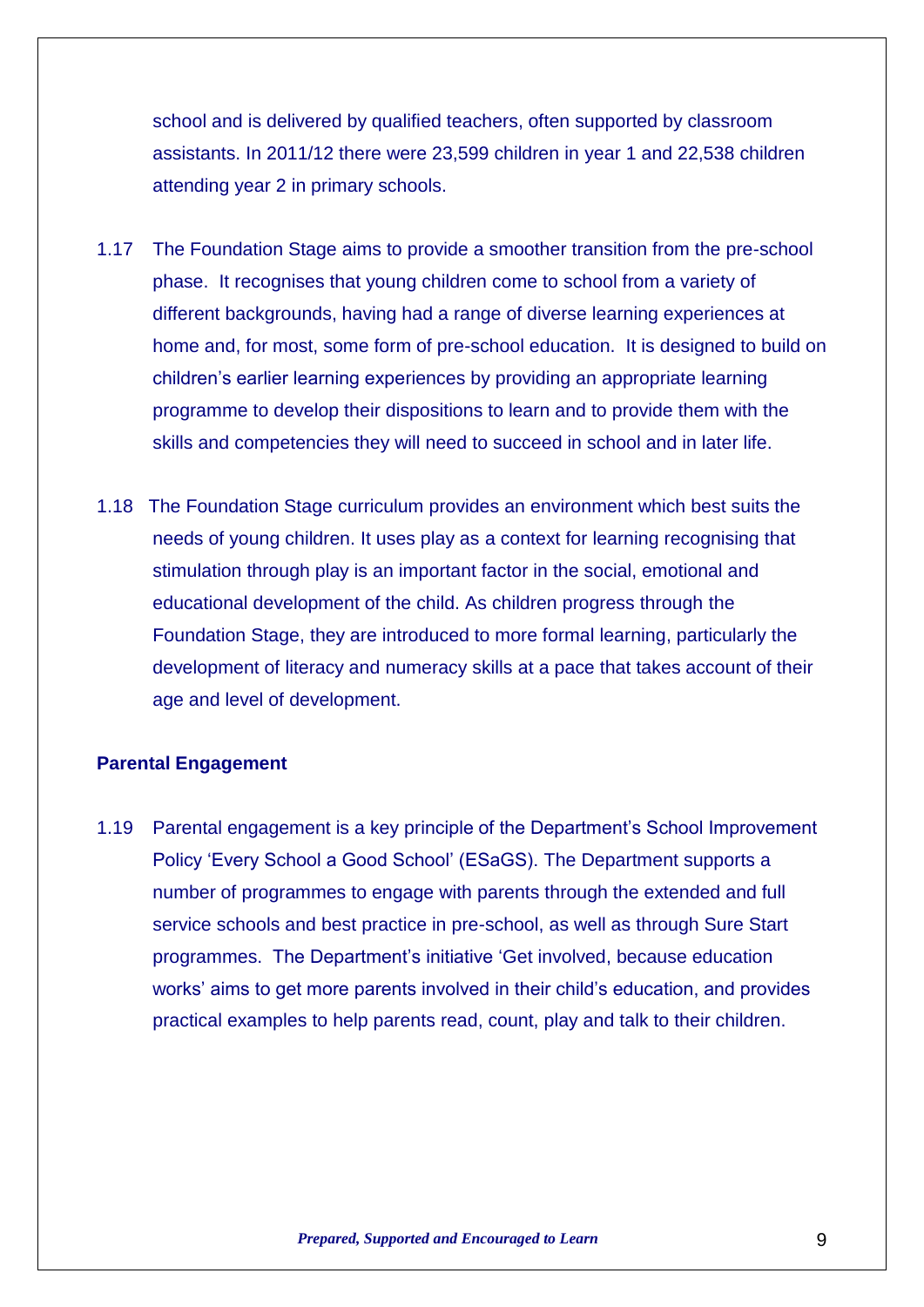#### **Current and Future Context**

- 2.1 The Department of Education policy 'Investing in Early Learning' dates back to 1998. In 2004 DE consulted on the future of pre-school education as part of its review of pre-school arrangements and reported in 2006 on the outcome. In 2012 the Department published the Review of Pre-School Admission Arrangements which provides a framework to improve the operation of the pre-school programme and supports the Department in its aim of making a place available to every child whose family wants it. A longitudinal study of the effects of preschool education, Effective Pre-school Provision (EPPNI) provides evidence that high quality pre-school education makes a difference to the cognitive and social/behavioural development of children.
- 2.2 There has been no significant revision of the policy context for Sure Start since 2006, although the Developmental Programme for 2-3 Year Olds was developed since then. The policy position for reception was set out in 'Investing in Early Learning' which stated that no new reception provision in primary schools would be funded from September 1999. The 2004 Review of Pre-school and the 2012 Review of Pre-school Admissions Arrangements also recommended that reception should be removed. The Foundation Stage was introduced as part of a wider revision of the curriculum introduced in the 2007/08 school year.

#### **Wider Education Policy**

- 2.3 There is a substantial suite of wider education policies that impact on the delivery of early years or to which early years could contribute, including, Every School a Good School, Review of Irish-Medium Education, Count Read Succeed, Literacy and Numeracy, Extended Schools, Area Planning, Community Relations Equality and Diversity and Review of Special Educational Needs and Inclusion.
- 2.4 Our education system is going through a major period of change. The change from the present structures to ESA will offer a changed context to take forward early years education and learning and will present significant opportunities to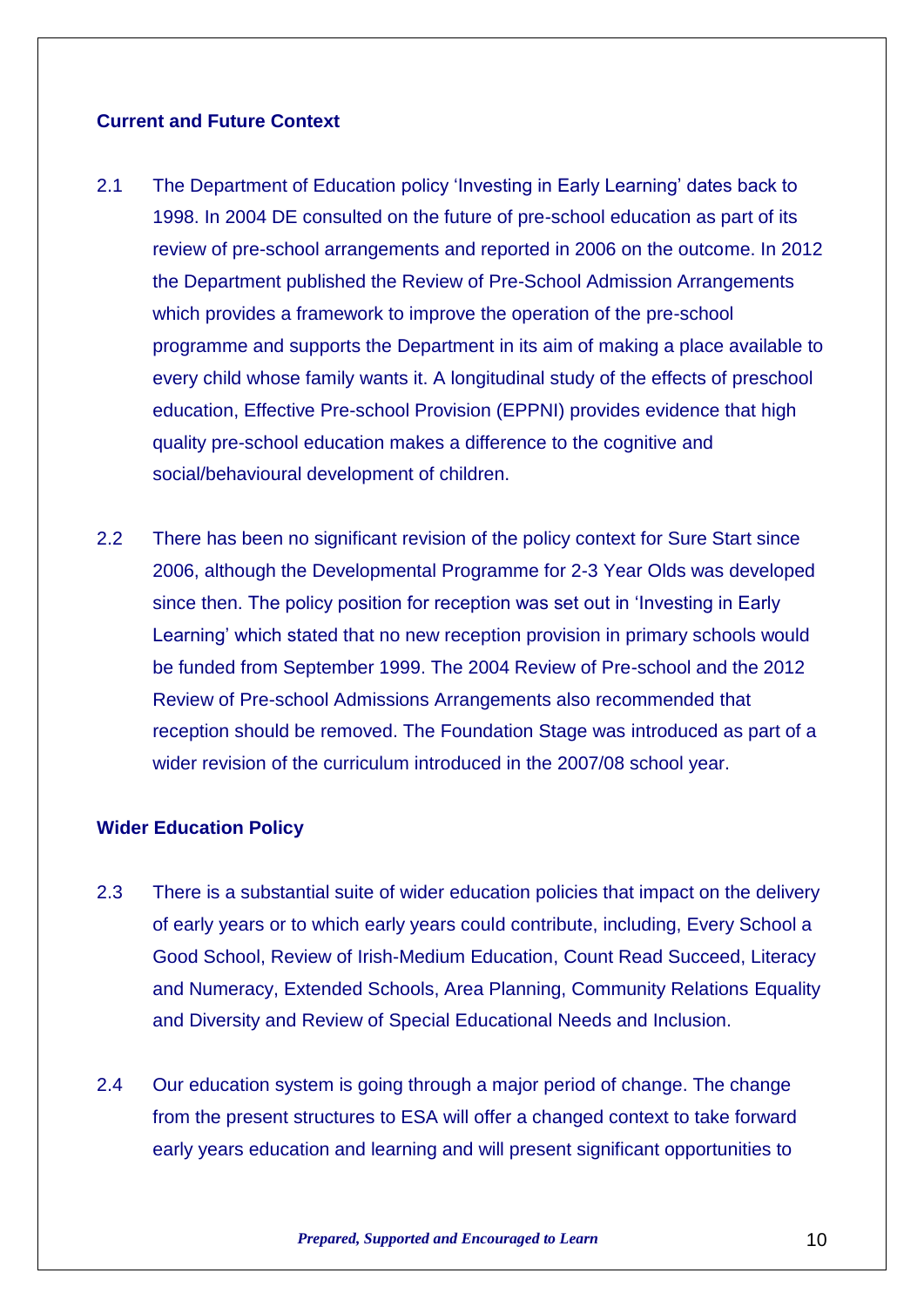improve outcomes for all young people in education and to ensure equality of access to quality early years education provision.

#### **Inspection Findings**

- 2.5 In the 2010-2012 Education and Training Chief Inspector's Report, 76% of the pre-school settings inspected were evaluated as good or better. The strengths reported include:
	- most children experience a good or better pre-school education;
	- the overall effectiveness of the voluntary and private sector continues to improve;
	- achievements and standards are good or better in 80% of the pre-school settings inspected;
	- in the good to outstanding settings, staff communicate well with a range of other organisations to support the learning and care of the children and to disseminate better practice; and
	- in the best practice, settings involve parents well in their children's learning and development.
- 2.6 The Chief Inspector reported that in going forward there was a need to:
	- further develop the continuity and progression of children's learning across all stages;
	- continue to develop staff skills to provide a high quality pre-school programme; and
	- improve the quality of leadership and management in 30% of the settings inspected.
- 2.7 More detail on inspection findings is set out in Appendix 2. Overall the findings from inspection are positive, but there is still progress to be made in leadership and management and in ensuring continuity in children's early education and learning experiences. The ETI have also carried out one evaluation of the Development Programme for 2 to 3 Year Olds in Sure Start settings.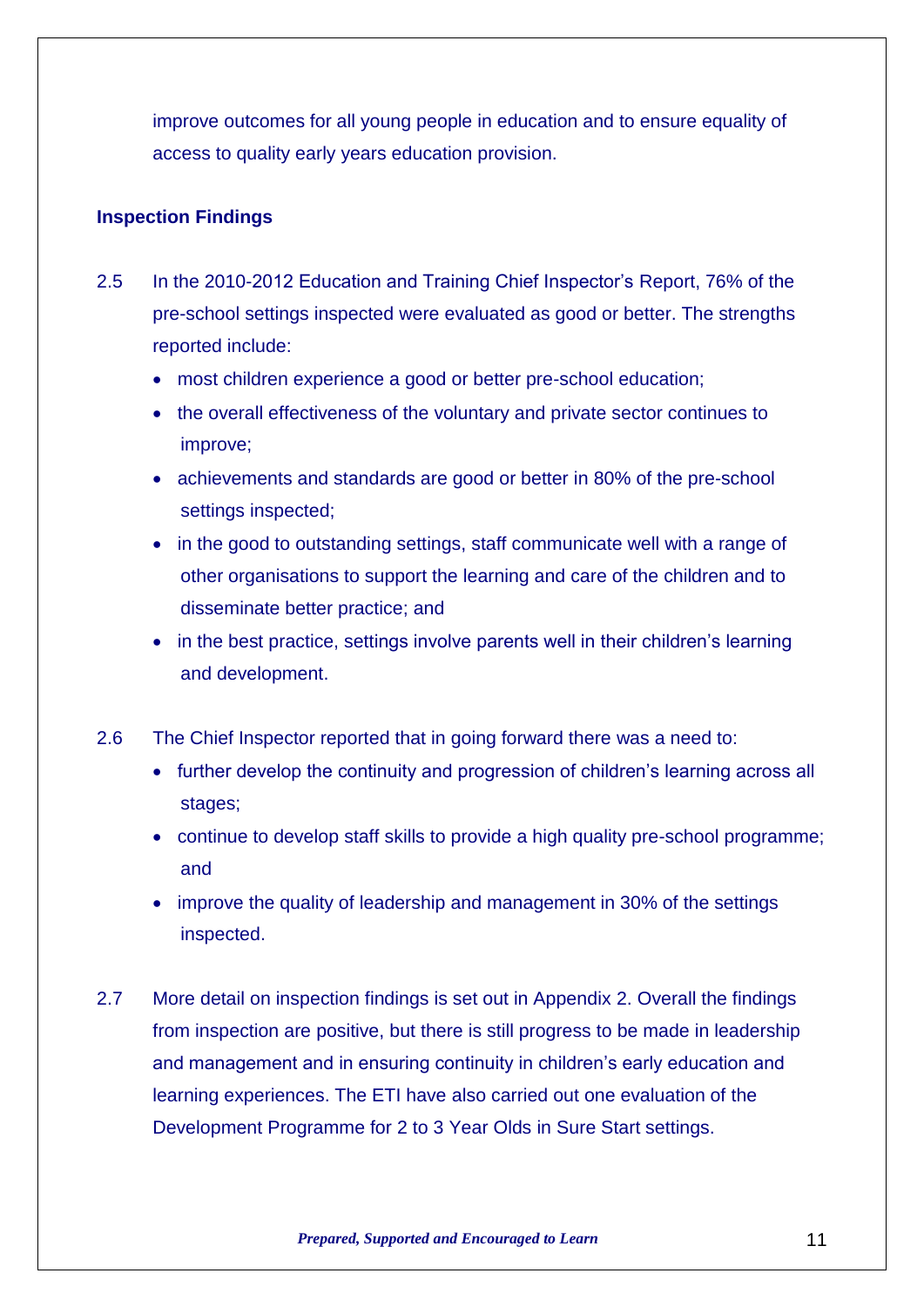#### **Wider Executive Policy**

2.8 The education service is being shaped by a number of wider Executive policies and early years education and learning services assist in the delivery of a range of outcomes for children and families such as those set out in the Programme for Government 2011- 2015, Children and Young People's 10 Year Plan, Play and Leisure Policy, Child Poverty, Cohesion Sharing and Integration, and emerging themes and outcomes in the forthcoming child care policy as well as the new Delivering Social Change Framework.

#### **Consultation and Engagement**

- 2.9 On 25 June 2010 the former Education Minister Caitríona Ruane, launched the consultation process of the draft Early Years (0-6) Strategy. The draft strategy proposed a vision, aims and objectives that would link the range of education and health early years' services for children with the new Foundation Stage in the first years of primary school.
- 2.10 The proposed actions in the draft strategy were not well received by the majority of respondents. A number of fundamental issues were raised which led to the conclusion that there was a pressing need to set out a clear way forward for early years education and learning.
- 2.11 On 2 July 2012 the Minister for Education John O'Dowd launched the summary report of responses to the consultation on the Early Years (0-6) Strategy. The summary is available at: [http://www.deni.gov.uk/response\\_to\\_early\\_years\\_consultation.pdf](http://www.deni.gov.uk/response_to_early_years_consultation.pdf).
- 2.12 The Department established an Early Years Stakeholder Group; the membership of this Group is set out in Appendix 3. The group has met on ten occasions from October 2010 to November 2012.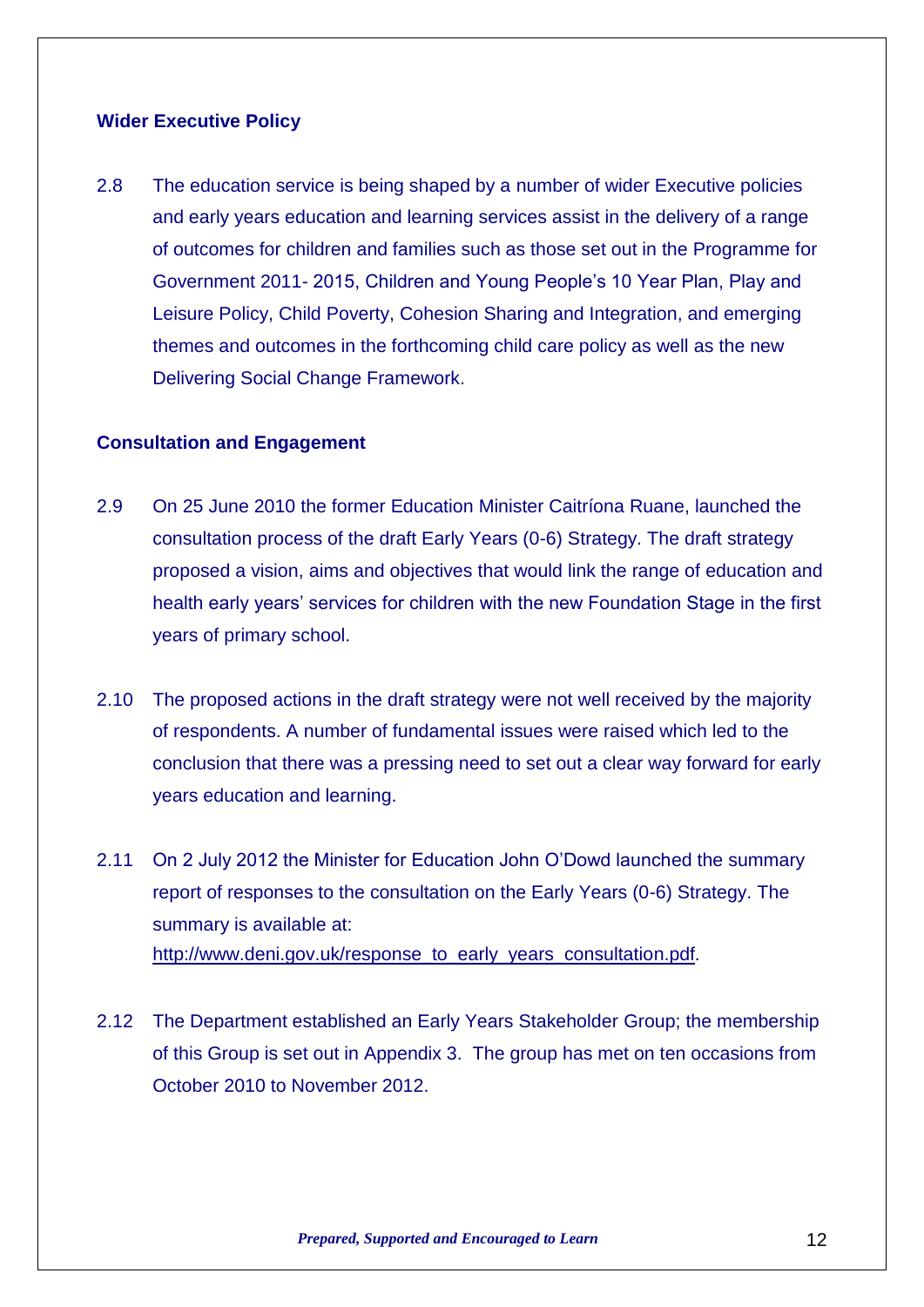#### **Rationale for New Approach**

- 3.1 There is no one government department with overall responsibility for every early years service that children and their families need. The Department of Education is responsible and accountable for the early years education and learning services provided to children and their families across a range of programmes. Health services required by children and families in early years, as well as social services and welfare are the responsibility of other departments such as DHSSPS and DSD. OFMDFM is developing proposals for a child care strategy and coordinating work on child poverty.
- 3.2 Aspects of early years policy have been realigned between DE and DHSSPS. Childminding and day care policy reverted back to DHSSPS in 2011, and DHSSPS lead on 'Families Matter - the Regional Family and Parenting Strategy'. The starting position for revisiting the draft strategy is therefore very different. In recognition of the need to work more collaboratively in the interests of children and families the new approach will be outward looking. The need for health, parenting, education and social services to work together is clear, and this will be reflected in the drive for a more coherent government approach through the Delivering Social Change framework.
- 3.3 The sustained economic downturn since 2008 has had a significant impact on the resources available to the Executive and has resulted in a reduction in a number of departmental budgets including education. After a period of growth in investment in public services, the difficult economic climate has resulted in constrained public expenditure forecasts for the years ahead, in both capital and resource budgets. Education, as a result of the cuts to the Block Grant by the British Government, faces unprecedented financial challenges over the next three years in terms of a gap of around £215million in resource funding between the anticipated spending requirements and the available budget for 2014-15.
- 3.4 The Minister's priorities for education are focused on raising standards and narrowing the gap in achievement levels. A suite of education policies, which reflect these priorities, are in place and this revised framework will set early years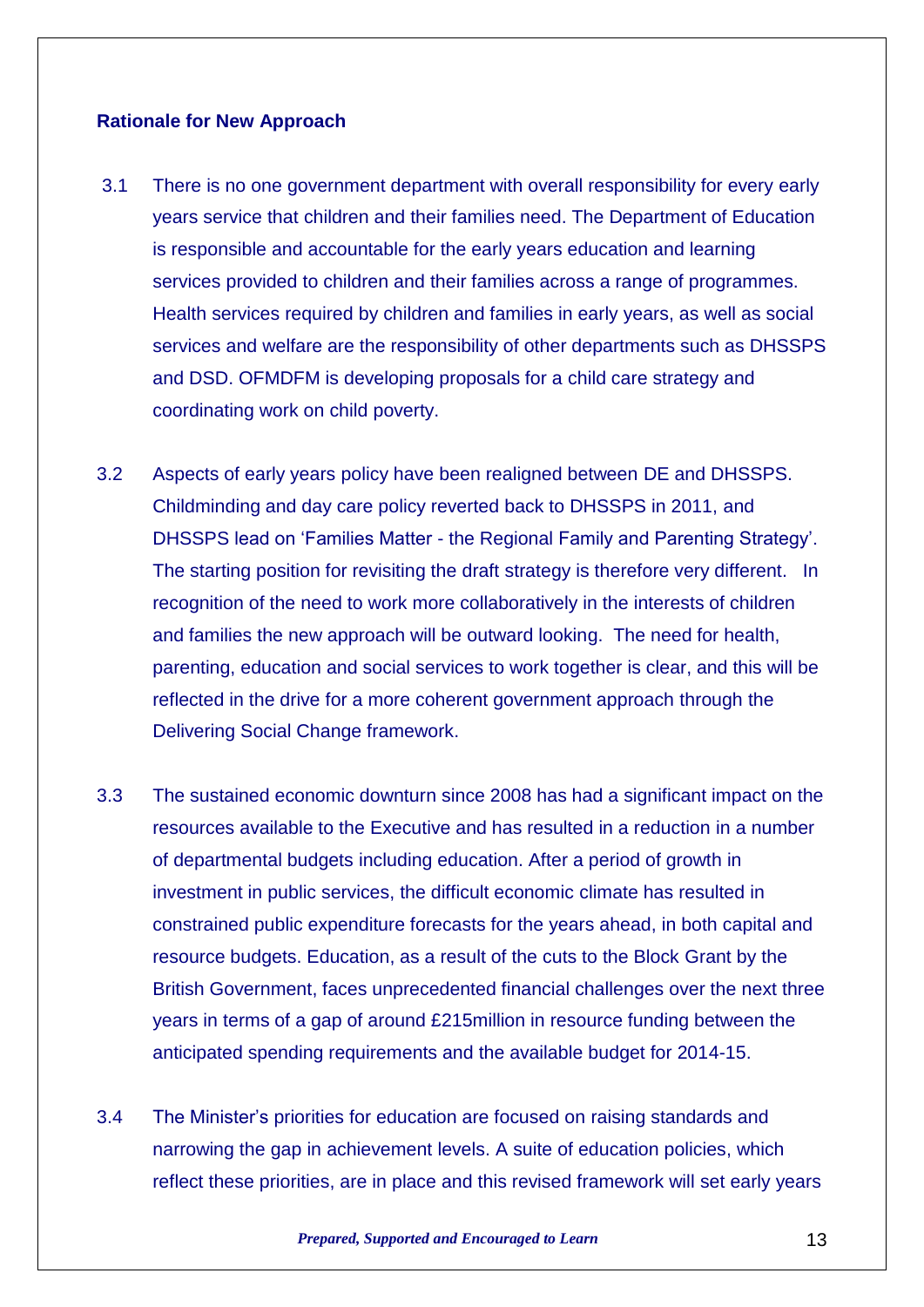education and learning services within that overall approach, where the importance of delivering high quality education services for children before and in the first years of compulsory education is recognised.

- 3.5 Alongside the decrease in available resources, increasing expectations, an increasing birth rate and changes in demography are placing significant additional demands on early years education and learning services. Parents increasingly expect to be able to access early years education and learning services at times and in ways that suit them. Where possible the Department aims to meet parental and societal expectations for early years education through policy, legislation and funding which enables a range of providers to deliver programmes aimed at delivering improved outcomes for children. Early years education is an important phase of education and for many children, and their families, the first experience of the education environment. It is not, however, day care.
- 3.6 There are a number of challenges across the range of early years education services which need to be addressed to strengthen the position of early years education and its contribution to improved outcomes.
- 3.7 The Department also aims to deliver on the Programme for Government Commitment for pre-school places, but there continues to be challenges in terms of admission processes, demand and supply and capacity. Pre-school provision is an important educational opportunity. There needs to be a sustained approach to raising standards in provision to ensure that the educational offer is of a consistently high quality. There is also a need to respond to the increasing number of pre-school children presenting with special educational needs and other additional needs.
- 3.8 The Programme for Government identifies as a priority the delivery of high quality public services and gives a clear commitment to the establishment of a new Education and Skills Authority (ESA) in 2013. Through the creation of ESA the work of teachers and school leaders and those working in early years and youth settings will be supported by a modern, efficient and professional education body focused on the quality of education and the needs of our young people. Early years education and learning will be a key priority for ESA.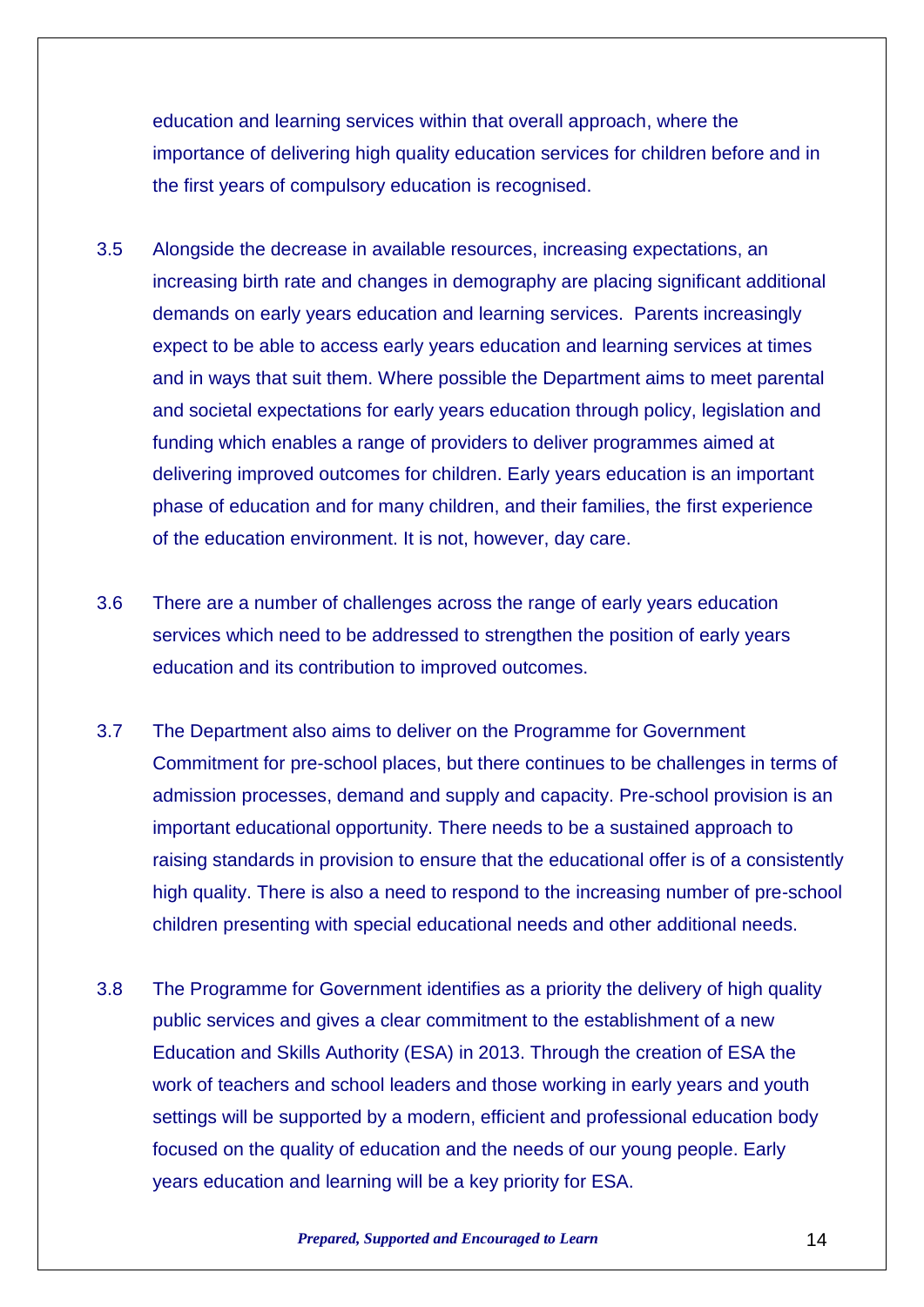#### **Revised Proposals**

- 4.1 In a statement to the Assembly in July 2012 the Minister for Education set out the results of the consultation on the draft Early Years (0-6) Strategy and indicated the approach he intended to adopt to progress work on early years. While the Minister acknowledged widespread agreement around the need for increased early years intervention and support, he recognised the lack of consensus around how this might be achieved.
- 4.2 The Minister announced that he would proceed with a two strand approach to early years. The first strand would be the development of a revised strategy with a clear focus on early years education and learning, focused on what the Department of Education can do to ensure young children are prepared, supported and encouraged to learn. This will complete a suite of educational policies which will drive educational reform, raise standards overall and close the gap between the highest and lowest achievers. In parallel with the development of an early years education and learning strategy, the Minister announced that he would be engaging with Ministerial colleagues to explore the potential for enhanced co-operation around early intervention, and that the new Delivering Social Change (DSC) framework could offer a vehicle to target additional support to those who need it most.
- 4.3 The revised framework will provide a clear policy focus for the Department and ESA, where the investment in early years is directly linked to supporting high quality services, across a range of providers, to deliver better outcomes.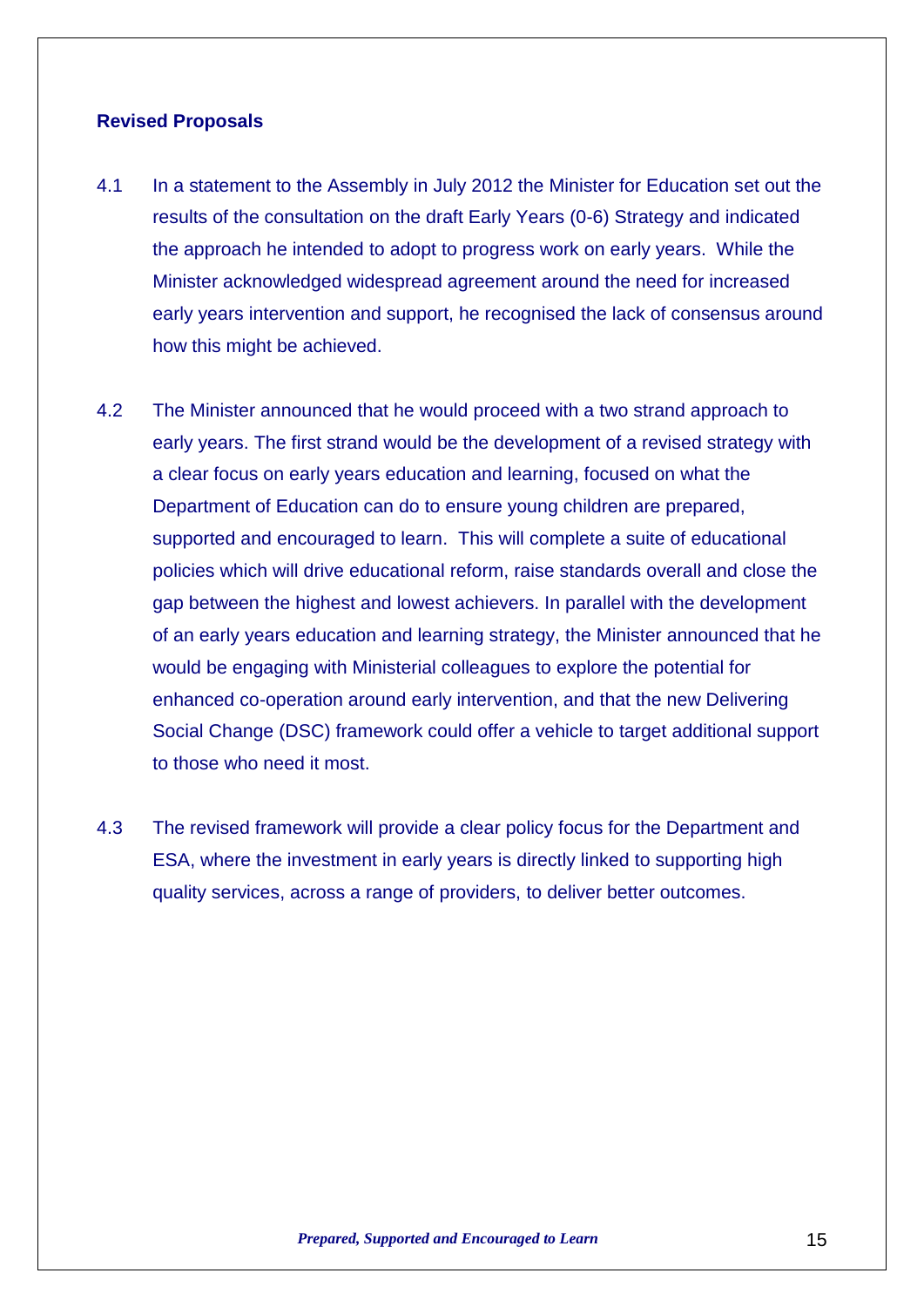#### **Vision and Goals**

- 4.4 In support of the DE vision *"every young person achieving to his or her full potential at each stage of his or her development"* the revised framework will reflect the two overarching goals for education:
	- Raising standards for all
	- Closing the performance gap, increasing access and equality

There are three enabling goals to achieve the overarching goals. They are:

- Developing the education workforce
- Improving the learning environment
- Transforming the governance and management of education

#### **Overall Policy Aim for Early Years Education and Learning**

4.5 Setting an overarching policy for early years education and learning, aligned to the overall education priorities will provide a clear framework for all early years education and learning provision. It also clarifies the scope of early years education and learning services which are under the remit of the Department of Education and makes the necessary links with the services under the remit of other departments and agencies, particularly DHSSPS. The overall policy aim for Learning to Learn – A Framework for Early Years Education and Learning is:

*All children have opportunities to achieve their potential through high quality early years education and learning experiences.*

#### **Policy Objectives**

- 4.6 In support of the policy aim, the policy objectives are to:
	- *provide equitable access to high quality early years education and learning services;*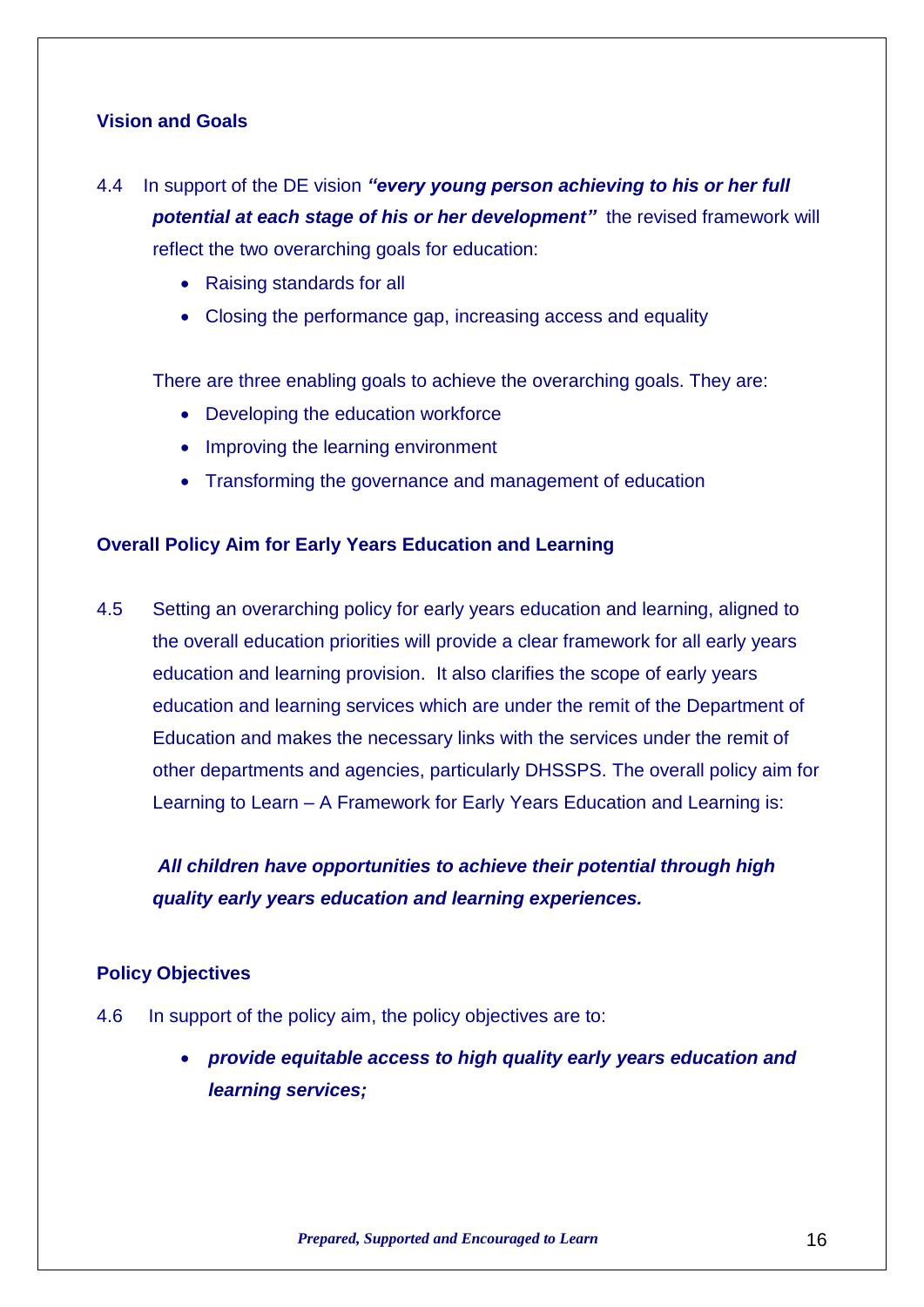- *support personal, social and emotional development, promote positive learning dispositions and enhance language, cognitive and physical development in young children ;*
- *provide a positive and nurturing early learning experience, as well as a foundation for improved educational attainment and life-long learning;*
- *identify and help address barriers to learning, and reduce the risk and impact of social exclusion and the need for later interventions; and*
- *encourage and support parents in their role as first and ongoing educators.*

#### **Early Years Education and Learning Principles**

- 4.7 The following principles will underpin the planning and delivery of early years education and learning services, and enhance collaborative working across a range of services and sectors outside the remit of the Department of Education.
	- *The early years education and learning needs of all children is the key focus of provision - The individual characteristics and needs of each child are recognised and respected and early years education and learning provision helps them develop cognitively, emotionally, physically and socially.*
	- *Education and learning begins at birth - the importance of the home learning environment, and children's overall experiences from birth, in improving educational outcomes is recognised and supported through working in partnership with parents and carers as the child's first and ongoing educators.*
	- *Children and their families are entitled to high quality, age appropriate early years education and learning services and opportunities - delivered in safe and inclusive environments, led by a*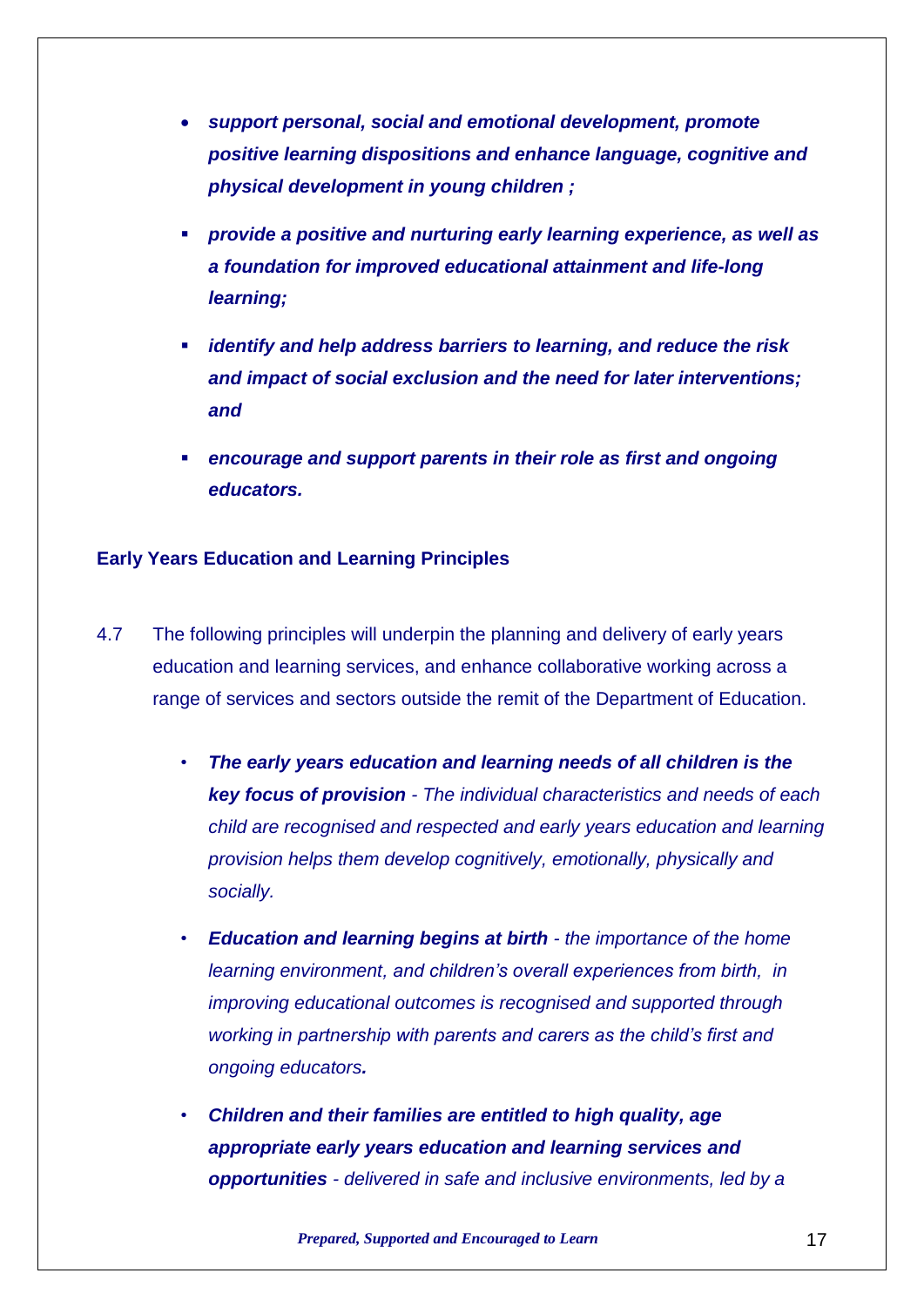*skilled workforce, and evaluated against quality standards where the importance of play in its own right, and as a pedagogical tool is recognised.*

- *The rights of children and their families are respected - Early childhood is a significant and distinct time in life and as such it should be nurtured, respected, valued and supported in its own right and for the significant foundation it provides for future and lifelong learning.*
- *Equity and inclusion are essential characteristics of quality early years education and learning - All children, regardless of their special educational needs, disabilities, gender, cultural, religious, socio economic, or linguistic backgrounds are provided with practical, challenging activities in a stimulating environment which help them achieve their potential.*
- *Collaborative working among the statutory, voluntary, and other relevant sectors and professional bodies will play an important part in securing improved outcomes for young children in their early years - recognising that children are provided with other opportunities to learn and develop outside funded and formal education provision (such as child- minding and day-care).*
- 4.8 The principles on the UN Conventions on the Rights of the Child and the Rights of Persons with Disabilities have been taken into consideration when developing these proposals. This framework should promote children's rights and reflects the main guiding principles of the UNCRC and UNCRPD.

#### **What is needed?**

4.9 The aim, objectives and underpinning principles provide a framework for action. In order to deliver improved outcomes there are issues that need to be addressed across the range of early years education and learning services and the Department is therefore proposing the following actions.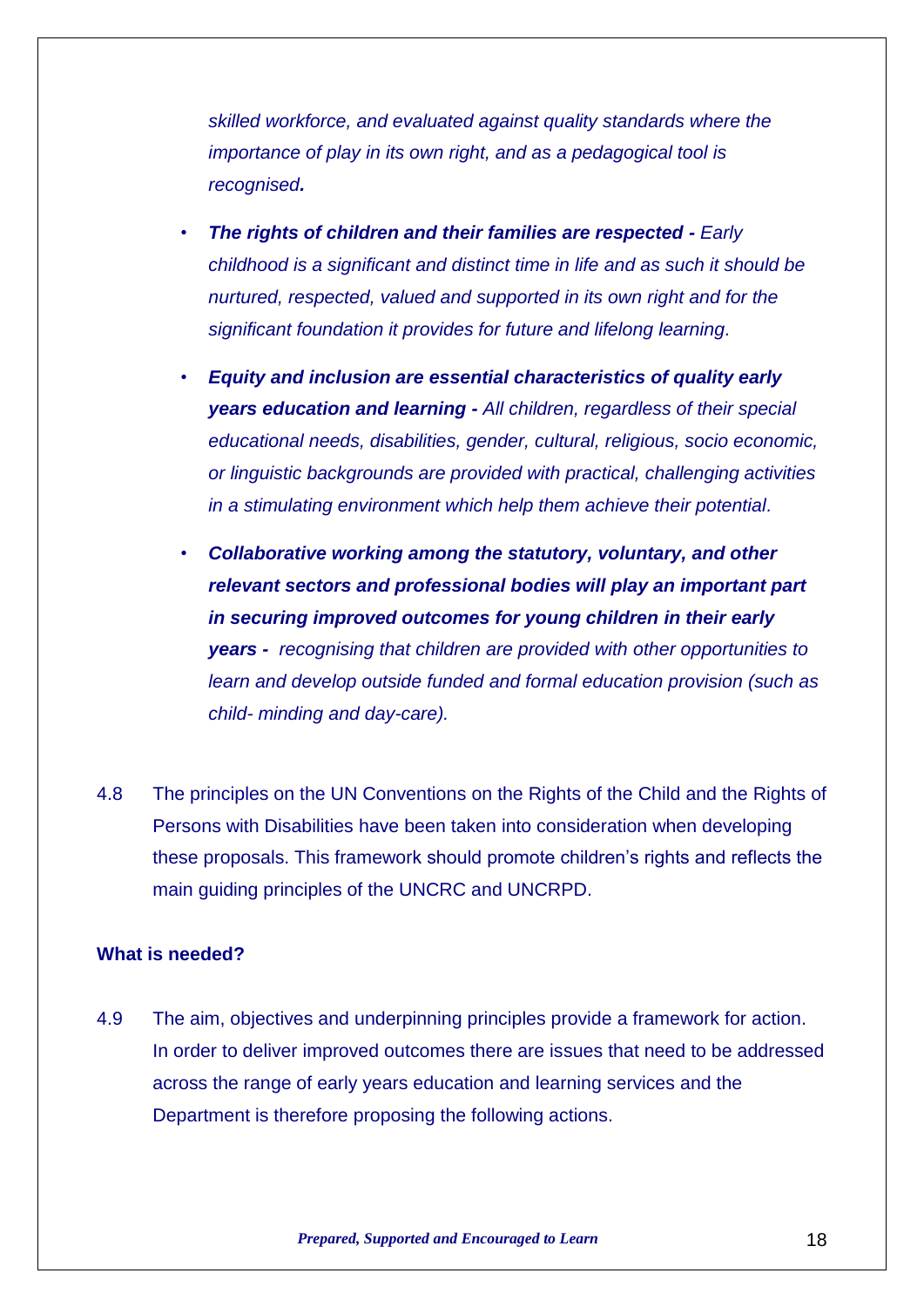| <b>Over-arching Goal</b><br><b>Raising Standards</b> |                                                                                                                                                                                                                                                                                                                                                                                                                                                                                                                                                                                                                                                                                                                                                                                                           |  |  |
|------------------------------------------------------|-----------------------------------------------------------------------------------------------------------------------------------------------------------------------------------------------------------------------------------------------------------------------------------------------------------------------------------------------------------------------------------------------------------------------------------------------------------------------------------------------------------------------------------------------------------------------------------------------------------------------------------------------------------------------------------------------------------------------------------------------------------------------------------------------------------|--|--|
| <b>Outcome</b>                                       | All children benefit from a high quality early years education and learning experience<br>and acquire a positive disposition for further learning.                                                                                                                                                                                                                                                                                                                                                                                                                                                                                                                                                                                                                                                        |  |  |
| <b>Rationale for Change</b>                          |                                                                                                                                                                                                                                                                                                                                                                                                                                                                                                                                                                                                                                                                                                                                                                                                           |  |  |
| pre-school place in statutory provision.             | The Pre-School Education Programme should be focused on children in their pre-school year. Current legislation (Education (NI)<br>Order 1998) requires every Education and Library Board (ELB) to make arrangements for the parent of a child resident in the<br>area of the board to express (in order of preference) his preferences as to the school at which he wishes pre-school education to<br>be provided for his child; this includes two year olds. As highlighted in the Review of Pre-School Admission Arrangements this<br>requires the ELBs to process a significant number of applications for two year olds who do not secure a place because of the<br>priority given to target age children. The current arrangements may result in some target age children not being able to access a |  |  |
| and the transitions from pre-school to foundation.   | Inspection findings highlight that while the overall quality of pre-school provision is very good, there continues to be variation<br>across providers, with issues around: leadership and management, collaboration with parents, the appropriateness of reception                                                                                                                                                                                                                                                                                                                                                                                                                                                                                                                                       |  |  |
|                                                      | There is a need for stronger curricular links at all transition points, for example, Sure Start Developmental Programme for 2-3<br>year olds/Pre-School Education Programme/Foundation Stage, in order to ensure progression in children's learning experiences.                                                                                                                                                                                                                                                                                                                                                                                                                                                                                                                                          |  |  |
| funded early years support services.                 | The ETI inspection process currently focuses on the Pre-school Education Programme and does not cover Sure Start or other DE                                                                                                                                                                                                                                                                                                                                                                                                                                                                                                                                                                                                                                                                              |  |  |
| provide clarity for area planning in the future.     | Reception and two year olds in the pre-school programme may not be educationally appropriate and removing the provision will                                                                                                                                                                                                                                                                                                                                                                                                                                                                                                                                                                                                                                                                              |  |  |
| settings.                                            | Every School a Good School (ESaGS) applies to schools only; there is no equivalent formal intervention system for non statutory                                                                                                                                                                                                                                                                                                                                                                                                                                                                                                                                                                                                                                                                           |  |  |
|                                                      | The Review of Irish-Medium Education indicated that research on the educational outcomes of different types of Irish-medium                                                                                                                                                                                                                                                                                                                                                                                                                                                                                                                                                                                                                                                                               |  |  |
|                                                      | Prepared, Supported and Encouraged to Learn                                                                                                                                                                                                                                                                                                                                                                                                                                                                                                                                                                                                                                                                                                                                                               |  |  |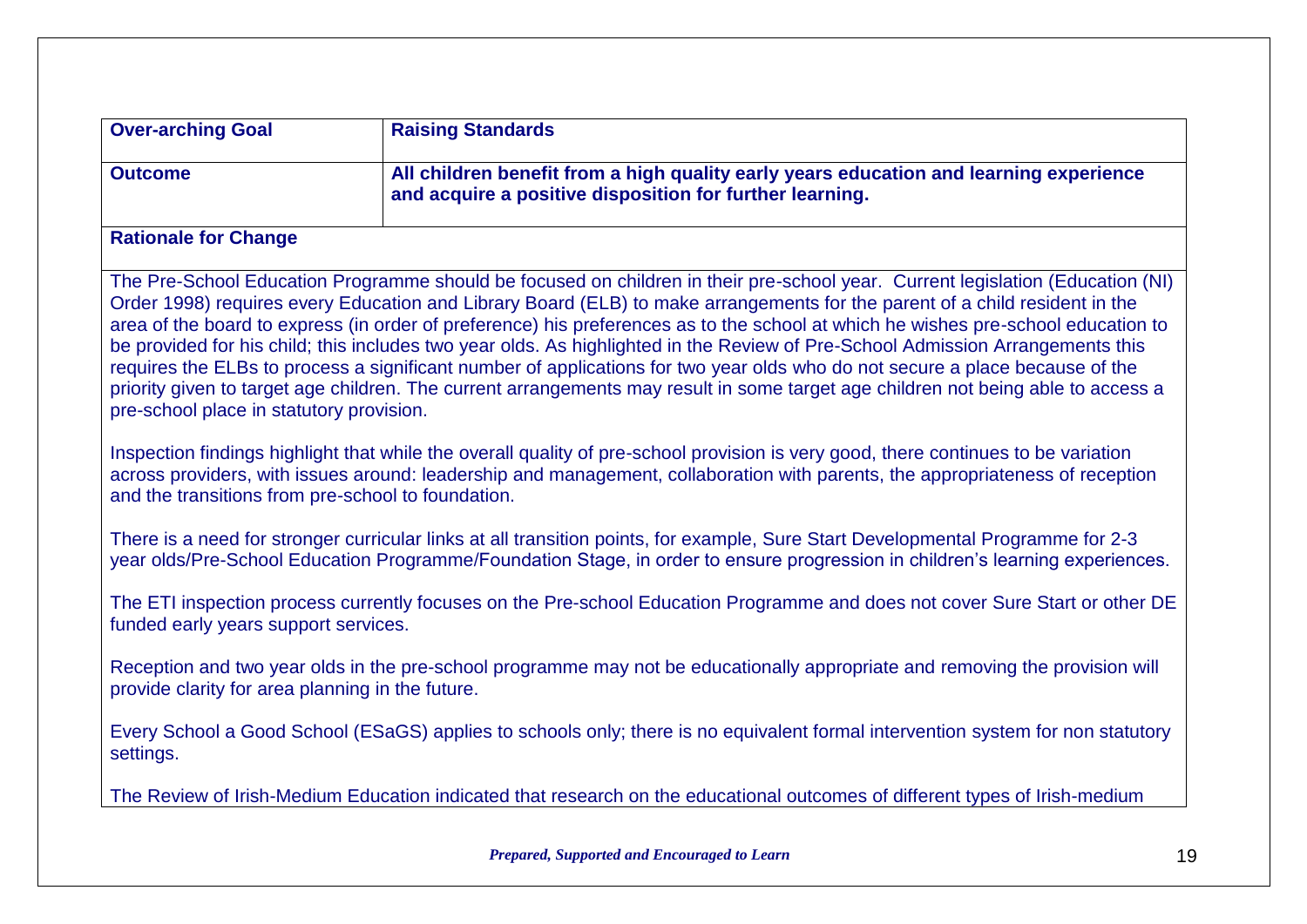| pre-school experience should be taken forward, and that the Department must ensure that Irish-medium is considered<br>systemically throughout policy development. |                                                                                                                                                                                                                                                                                                                                      |                     |  |
|-------------------------------------------------------------------------------------------------------------------------------------------------------------------|--------------------------------------------------------------------------------------------------------------------------------------------------------------------------------------------------------------------------------------------------------------------------------------------------------------------------------------|---------------------|--|
| <b>Key Action:</b>                                                                                                                                                |                                                                                                                                                                                                                                                                                                                                      | <b>Timing</b>       |  |
| <b>1.1 The Department</b><br>will redefine the pre-<br>school programme                                                                                           | a) Legislating to define the age range for the pre-school education<br>programme to children aged over 3 years and 2 months                                                                                                                                                                                                          |                     |  |
| to focus on children<br>in their pre-school<br>year by:                                                                                                           | b) Retaining a power for nursery schools and units to provide services<br>for two year olds, if needed, outside of the pre-school education<br>programme                                                                                                                                                                             | To begin early 2013 |  |
|                                                                                                                                                                   | c) Legislating to prevent schools establishing new or maintaining<br>existing reception classes                                                                                                                                                                                                                                      |                     |  |
| <b>1.2 The Department</b><br>will ensure that<br>experiences in                                                                                                   | Extending the Foundation Stage to include a non compulsory year<br>a)<br>(pre-school) and two compulsory years (primary), with one<br>foundation curriculum to incorporate pre-school.                                                                                                                                               |                     |  |
| primary school build<br>more effectively on<br>the child's previous                                                                                               | Developing guidance, information and support materials for parents<br>b)<br>and practitioners on preparing for and managing transitions to<br>Foundation Stage and on to Key Stage 1.                                                                                                                                                | To begin early 2013 |  |
| education and<br>learning experiences<br>by:                                                                                                                      | Commissioning research on the outcomes of pre-school Irish-<br>$\mathsf{C}$<br>medium Education as outlined in the Review of Irish-Medium<br><b>Education</b>                                                                                                                                                                        |                     |  |
| <b>1.3 The Department</b><br>will apply the<br>principles of Every<br><b>School a Good</b><br><b>School to all DE</b><br>funded early years                       | a) Ensuring all DE funded services in the 0-6 age range are subject to a<br>thorough area based inspection process, including the Sure Start<br>Developmental Programme for 2-3 Year Olds, all relevant support<br>services for pre-school, and Foundation Stage, whilst not separating<br>foundation from the overall primary stage | To begin early 2013 |  |
| provision by:                                                                                                                                                     | Developing protocols for support and intervention, outside of ESaGS,<br>b)<br>where the quality of provision is below standard.                                                                                                                                                                                                      |                     |  |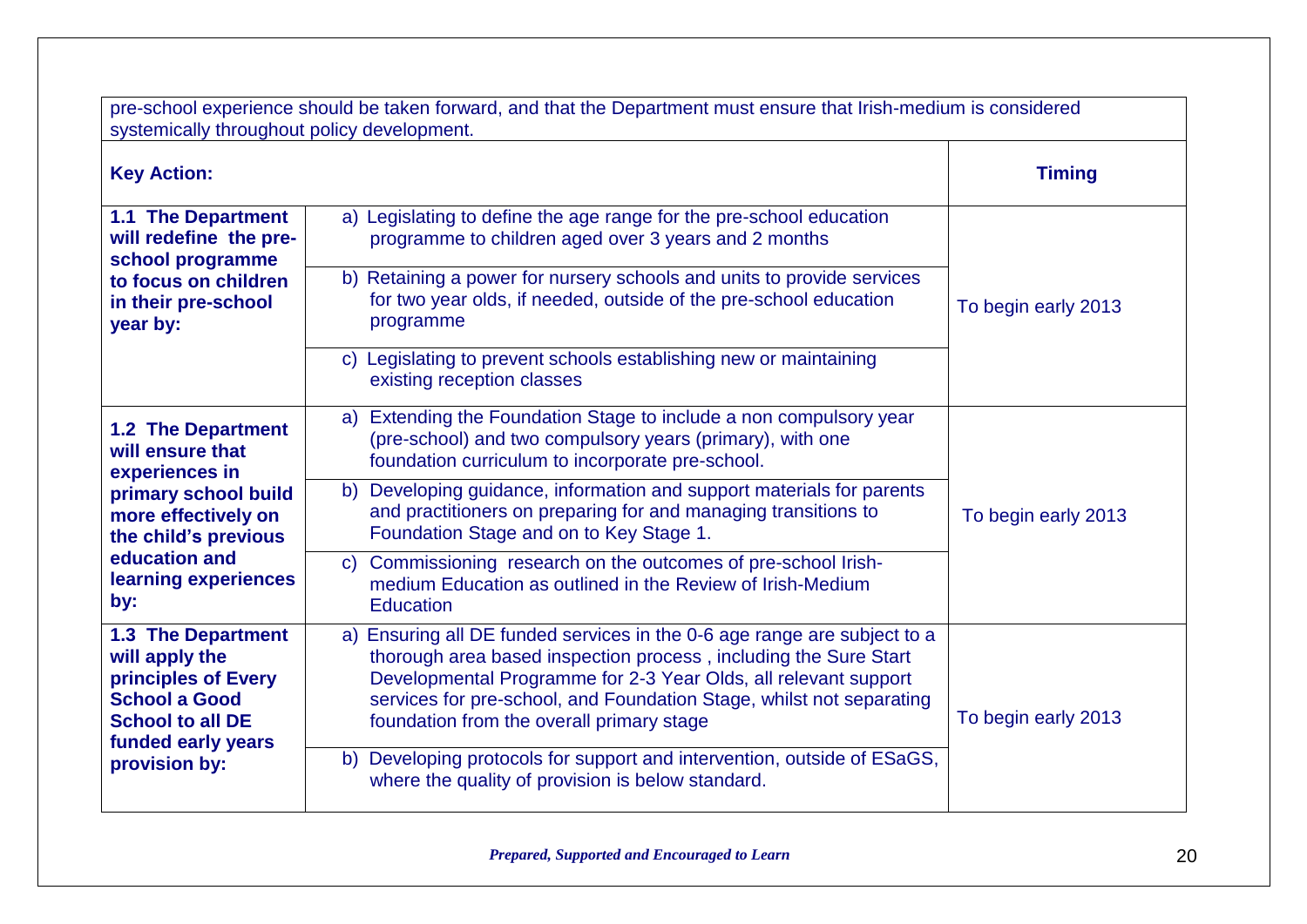| <b>Over-arching Goal</b><br>Closing the performance gap, increasing access and equality                                                |                                                                                                                                                                                                                                                                                                                                                                                                                                                                                                                                                                                                                                                                                                                                                                                                                                                                                                                                                                                                                                                                                                                                                                                                                                                                                                                                                                     |
|----------------------------------------------------------------------------------------------------------------------------------------|---------------------------------------------------------------------------------------------------------------------------------------------------------------------------------------------------------------------------------------------------------------------------------------------------------------------------------------------------------------------------------------------------------------------------------------------------------------------------------------------------------------------------------------------------------------------------------------------------------------------------------------------------------------------------------------------------------------------------------------------------------------------------------------------------------------------------------------------------------------------------------------------------------------------------------------------------------------------------------------------------------------------------------------------------------------------------------------------------------------------------------------------------------------------------------------------------------------------------------------------------------------------------------------------------------------------------------------------------------------------|
| All children progress and develop equitably, with appropriate support for children who<br><b>Outcome</b><br>face barriers to learning. |                                                                                                                                                                                                                                                                                                                                                                                                                                                                                                                                                                                                                                                                                                                                                                                                                                                                                                                                                                                                                                                                                                                                                                                                                                                                                                                                                                     |
| <b>Rationale for Change</b>                                                                                                            |                                                                                                                                                                                                                                                                                                                                                                                                                                                                                                                                                                                                                                                                                                                                                                                                                                                                                                                                                                                                                                                                                                                                                                                                                                                                                                                                                                     |
|                                                                                                                                        | Inspection findings and feedback from early years practitioners highlight the prevalence of underdeveloped social, emotional and<br>communication skills of young children compared to expected development.                                                                                                                                                                                                                                                                                                                                                                                                                                                                                                                                                                                                                                                                                                                                                                                                                                                                                                                                                                                                                                                                                                                                                        |
| <b>Executive priorities.</b>                                                                                                           | The proposals for the Review of SEN and Inclusion focus on early identification, assessment and intervention. All funded pre-<br>school settings will be expected to meet, within the setting, the needs of children with SEN and or disability at Level 1 of the new<br>SEN framework, and by the setting with support or guidance from the ELB at level 2. A statement in the form of a coordinated<br>support plan will be put in place for those children who need it at level 3. The early years settings pilot, initiated by the review,<br>aims to improve the capacity of the early years settings to be able to identify, assess and meet the needs of children with SEN<br>and, where the needs are not able to be met by the setting alone to request ELB/ESA support. The evaluation of the pilot will be<br>used to inform a future model of SEN best practice for early identification, assessment and provision across early years settings.<br>The targeted Sure Start Programme is area based; the needs of children and families are not. The Sure Start Programme for 2-3<br>Year Olds targets approx 12 children per programme. There has not been an overall evaluation of how Sure Start operates in the<br>North of Ireland, including a review of how it is strategically and operationally aligned with key objectives for DE or the wider |
| would also meet similar criteria.                                                                                                      | The funding for Extended Schools, aimed at providing additional services for children experiencing barriers to learning because of<br>disadvantage, is available to statutory nursery schools and units, but not to voluntary or private providers with funded places who                                                                                                                                                                                                                                                                                                                                                                                                                                                                                                                                                                                                                                                                                                                                                                                                                                                                                                                                                                                                                                                                                           |
| available resources.                                                                                                                   | There is a need for a more co-ordinated approach to the planning and provision of early intervention services for children and<br>families which are funded, managed and delivered by a range of departments, agencies and non statutory providers, to maximise                                                                                                                                                                                                                                                                                                                                                                                                                                                                                                                                                                                                                                                                                                                                                                                                                                                                                                                                                                                                                                                                                                     |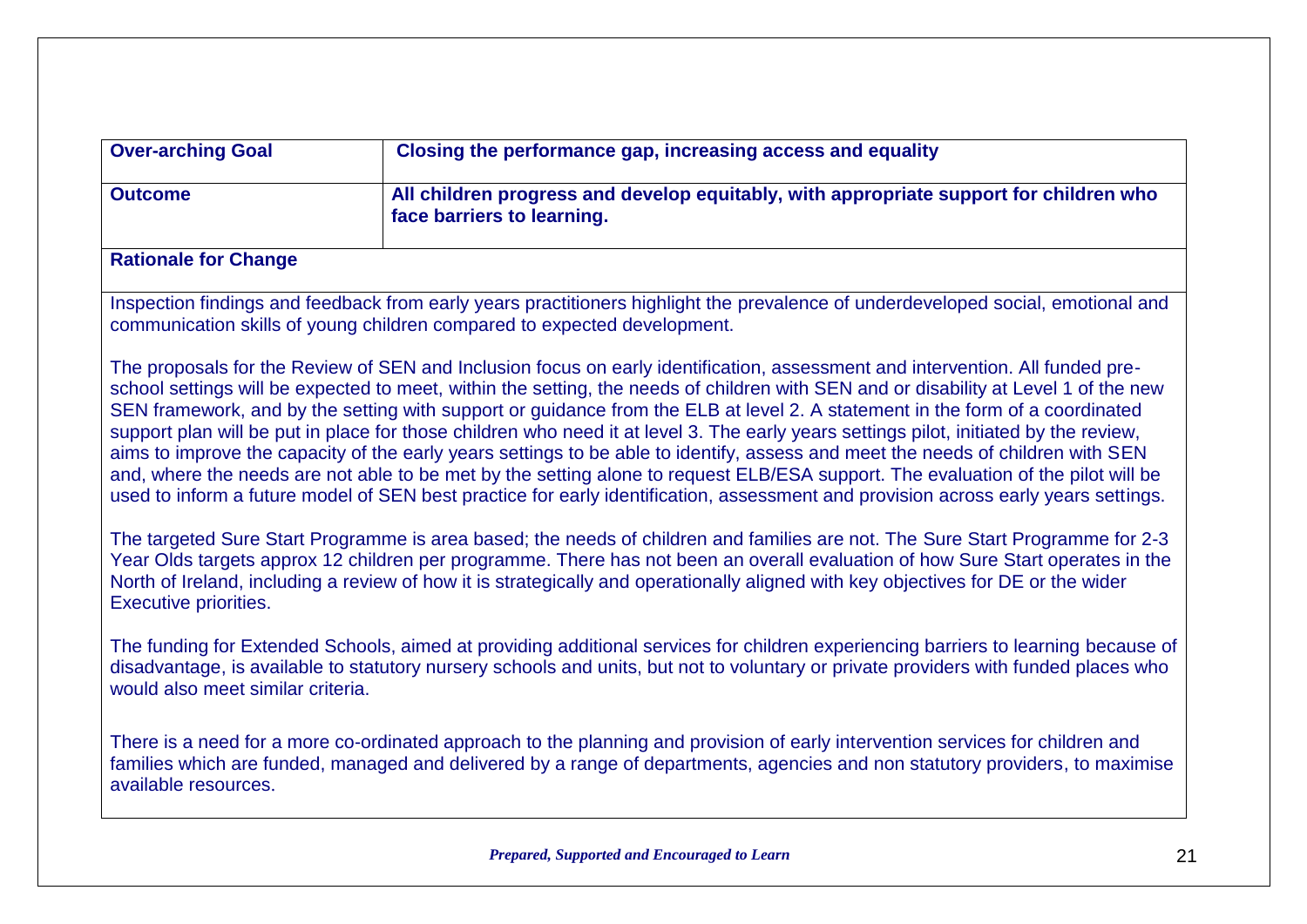| <b>Key Action</b>                                                                                  |                                                                                                                                                                                                                                                                                                                                                                                                                         | <b>Timing</b>        |
|----------------------------------------------------------------------------------------------------|-------------------------------------------------------------------------------------------------------------------------------------------------------------------------------------------------------------------------------------------------------------------------------------------------------------------------------------------------------------------------------------------------------------------------|----------------------|
| <b>1.4 The Department</b><br>will review how early<br>years education and<br>learning services are | a) Refocusing the use of extended schools (ES) funding for nursery<br>schools and units to help identify and address underdeveloped<br>social, emotional and communication skills of young children.                                                                                                                                                                                                                    |                      |
| effectively targeted<br>to address barriers<br>to learning and<br>enhance access and<br>equity by: | b) Establishing criteria, similar to that used for ES, for voluntary and<br>private settings in the Pre-School Programme to access<br>additional resources proportionate to the amount they receive per<br>place.                                                                                                                                                                                                       | To begin 2013        |
|                                                                                                    | Commissioning a review of the Sure Start Programme, with<br>$\mathsf{C}$<br>cooperation from DHSSPS, to assess the extent to which the<br>investment is helping to secure improved well being and<br>development outcomes for children and families in the most<br>disadvantaged areas, and the need for admissions criteria to be<br>developed to ensure that those who need these services most<br>can avail of them. |                      |
|                                                                                                    | Developing potential options for the expansion of a two year old<br>$\mathsf{d}$<br>programme.                                                                                                                                                                                                                                                                                                                          | Following review     |
|                                                                                                    | Monitoring the uptake and completion of early years education<br>$\epsilon$<br>and learning opportunities by children at risk of exclusion,<br>including children with special education needs and/or disability,<br>looked after children and traveller children and newcomer<br>families.                                                                                                                             | 2013/14              |
|                                                                                                    | Subject to recommendations emerging from the evaluation,<br>$f$ )<br>extending the pilots in early years settings initiated by the Review<br>of SEN and Inclusion, to help improve access to specialist<br>support and build capacity across pre-school settings.                                                                                                                                                       | Following evaluation |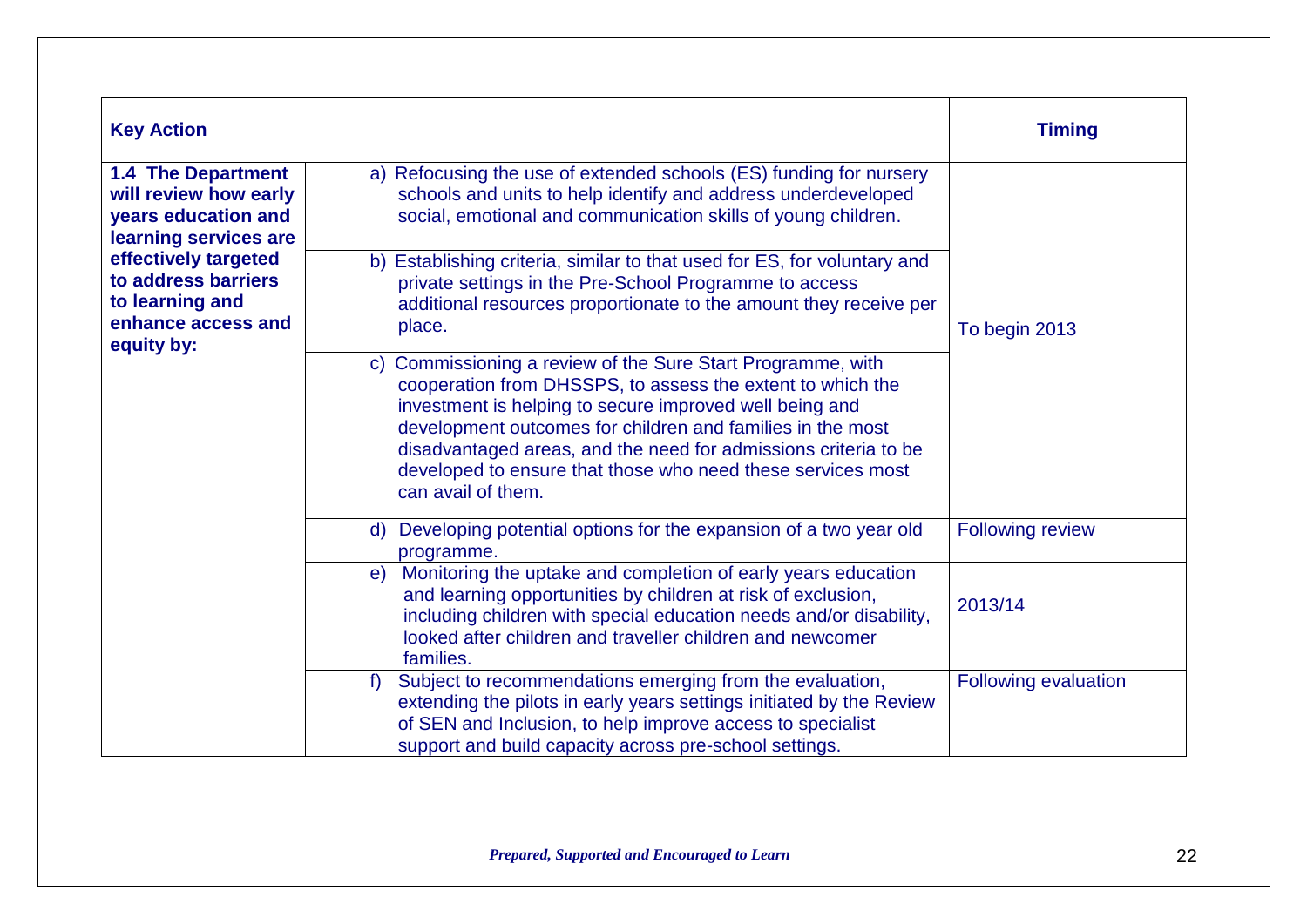| <b>Key Action</b>                                                                                                                    |                                                                                                                                                                                                                                                                                                           | <b>Timing</b>       |
|--------------------------------------------------------------------------------------------------------------------------------------|-----------------------------------------------------------------------------------------------------------------------------------------------------------------------------------------------------------------------------------------------------------------------------------------------------------|---------------------|
| <b>1.5 The Department</b><br>will collaborate with<br>other departments to<br>work towards a<br>common goal of<br>improving outcomes | Identifying opportunities for investing jointly with DHSSPS, DSD,<br>a)<br>DoJ and OFMDFM under the DSC framework in evidence based<br>family intervention/parenting programmes planned,<br>commissioned and evaluated through the Children and Young<br>People's Strategic Partnership (CYPSP).          | To begin early 2013 |
| for children, by:                                                                                                                    | Improving the coordination of service delivery to individual<br>b)<br>families by ensuring that early years education and learning<br>services/workforce are integrated into the DHSSPS Family<br>Support Hubs and into the Health and Social Care Trust Early<br>Years teams' family support structures. | To begin early 2013 |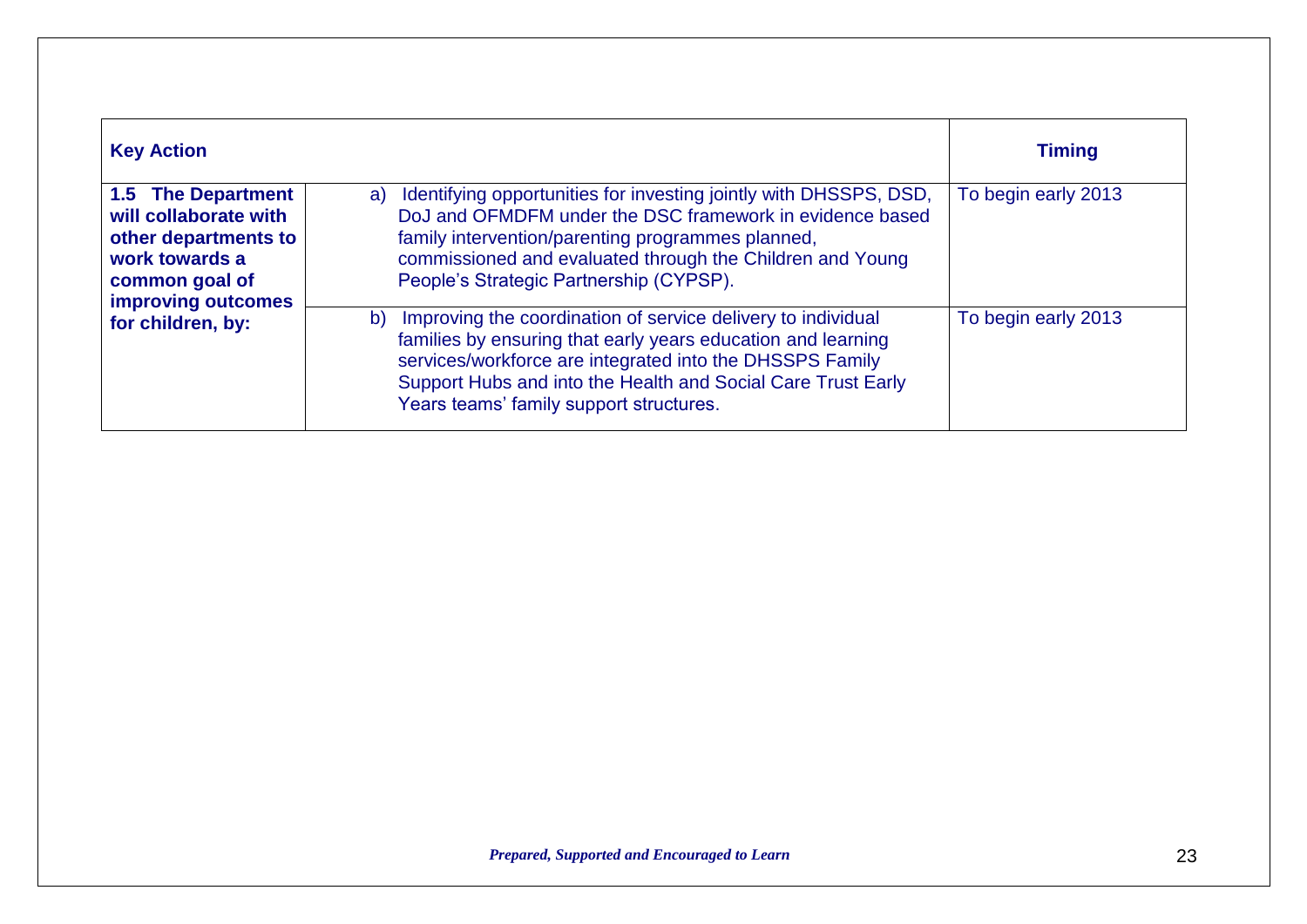| <b>Over-arching Goal</b>                                                                                                                                                                           | <b>Developing the Education Workforce</b>                                                                                                                                                                                                                                                                                                                                                                        |  |
|----------------------------------------------------------------------------------------------------------------------------------------------------------------------------------------------------|------------------------------------------------------------------------------------------------------------------------------------------------------------------------------------------------------------------------------------------------------------------------------------------------------------------------------------------------------------------------------------------------------------------|--|
| The workforce is appropriately skilled, competent and supported to deliver effective<br><b>Outcome</b><br>early years education and learning services to all children, their parents and families. |                                                                                                                                                                                                                                                                                                                                                                                                                  |  |
| <b>Rationale for Change</b>                                                                                                                                                                        |                                                                                                                                                                                                                                                                                                                                                                                                                  |  |
| effectiveness across a range of early years settings.                                                                                                                                              | Findings from inspection raise issues about leadership and management and the quality of provision, standards and overall                                                                                                                                                                                                                                                                                        |  |
| develop competencies across the workforce.                                                                                                                                                         | Inspections findings also highlight that the quality of the external support provided to voluntary and private settings by early years<br>specialists remains variable. There is a need for all settings within statutory and voluntary sectors to work more collaboratively,<br>disseminate existing good practice, maximise the expertise and experience of qualified teachers, and build capacity and further |  |
| training.                                                                                                                                                                                          | Issues have been raised about continuous professional development and the exceptional closure days for non statutory settings<br>which are currently three days less than statutory settings; this can impact on the capacity of those settings to undertake further                                                                                                                                             |  |
|                                                                                                                                                                                                    | DHSSPS have recently introduced new minimum standards for childminding and day care. These apply to all registered<br>childcare settings, including all funded settings in the pre-school programme and relevant Sure Start services.                                                                                                                                                                            |  |
|                                                                                                                                                                                                    | Children's needs cross organisational boundaries particularly between health, education and social services. The importance of                                                                                                                                                                                                                                                                                   |  |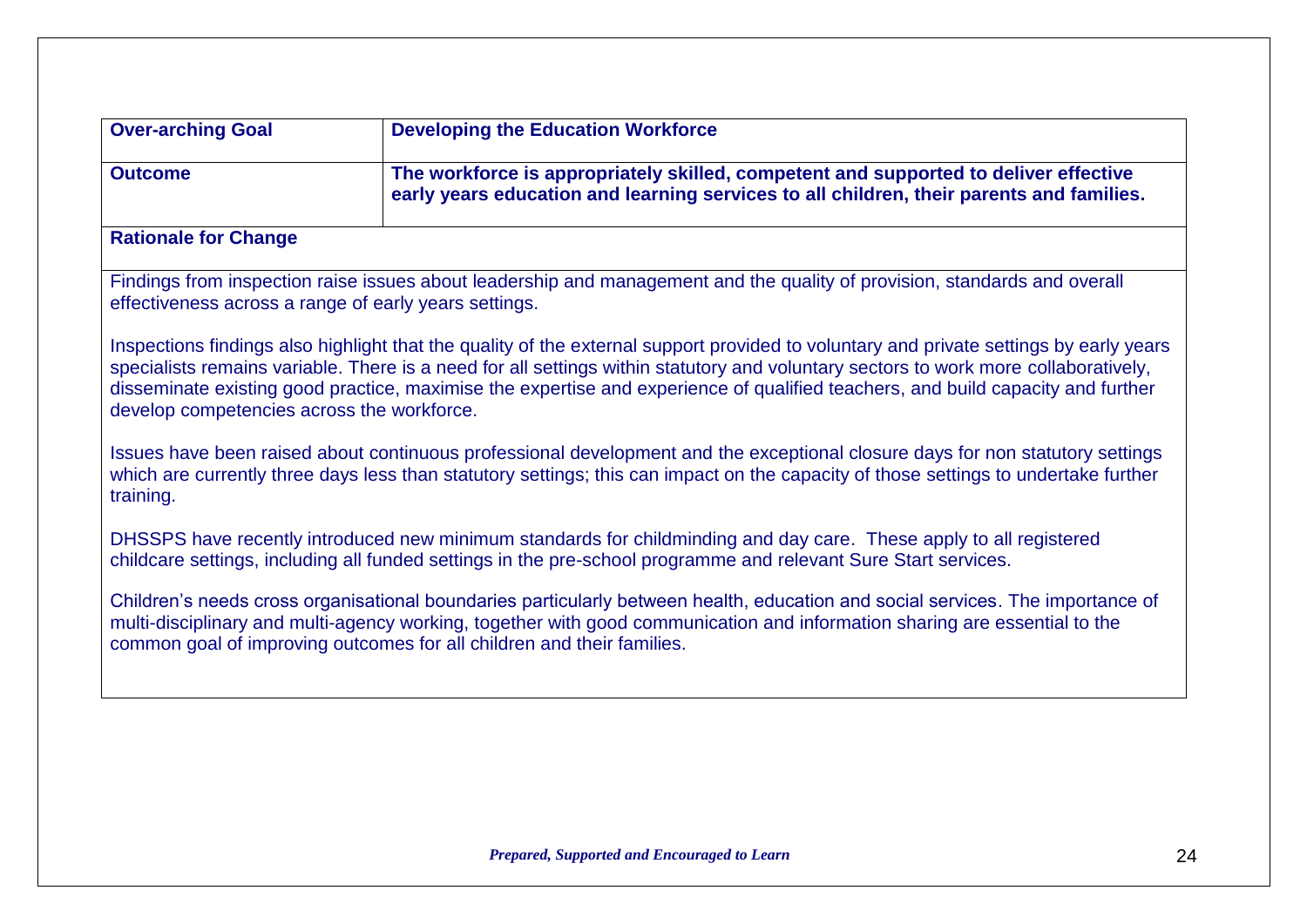| <b>Key Action</b>                                                                                                                                        |                                                                                                                                                                                                                                                                                                                                                    | <b>Timing</b>                               |
|----------------------------------------------------------------------------------------------------------------------------------------------------------|----------------------------------------------------------------------------------------------------------------------------------------------------------------------------------------------------------------------------------------------------------------------------------------------------------------------------------------------------|---------------------------------------------|
| <b>1.6 The Department</b><br>will establish<br>appropriate support<br>mechanisms to drive<br>up standards in pre-<br>school provision<br>and disseminate | a) Creating 11 pilot Early Years Education Support Clusters, 2 in<br>each board area and one other which may be Irish-medium<br>specific, to raise standards by making greater use of the teaching<br>expertise in nursery schools and units along with expertise in<br>playgroups across other relevant providers and early years<br>specialists. | To be in place for 2013/14<br>academic year |
| best practice by:                                                                                                                                        | b) Developing an 'Excellence in Early Education Fund' to provide<br>seed/additional funding to the clusters to incentivise greater<br>collaboration, and support the additional requirements on the lead<br>cluster which must have an 'outstanding' inspection report.                                                                            | To be in place for 2013/14<br>academic year |
|                                                                                                                                                          | c) Liaising with DHSSPS around the current qualifications relevant<br>to early years education and learning particularly around literacy<br>and numeracy.                                                                                                                                                                                          | To be in place for 2014/15                  |
|                                                                                                                                                          | d) Developing a programme of continuous professional development<br>for staff and management committees in funded settings with a<br>focus on leadership and management.                                                                                                                                                                           | academic year                               |
|                                                                                                                                                          | e) Standardising the closure days for pre-school settings to<br>maximise available time for staff development.                                                                                                                                                                                                                                     | To be in place for 2013/14<br>academic year |
|                                                                                                                                                          | 1.7 The Department will work with DHSSPS to develop protocols for delivery bodies to                                                                                                                                                                                                                                                               | To begin early 2013                         |
|                                                                                                                                                          | enhance information sharing, early identification and intervention services for children and<br>families at risk, and review joint training requirements across disciplines as well as                                                                                                                                                             |                                             |
| improving inter-professional communication.                                                                                                              |                                                                                                                                                                                                                                                                                                                                                    |                                             |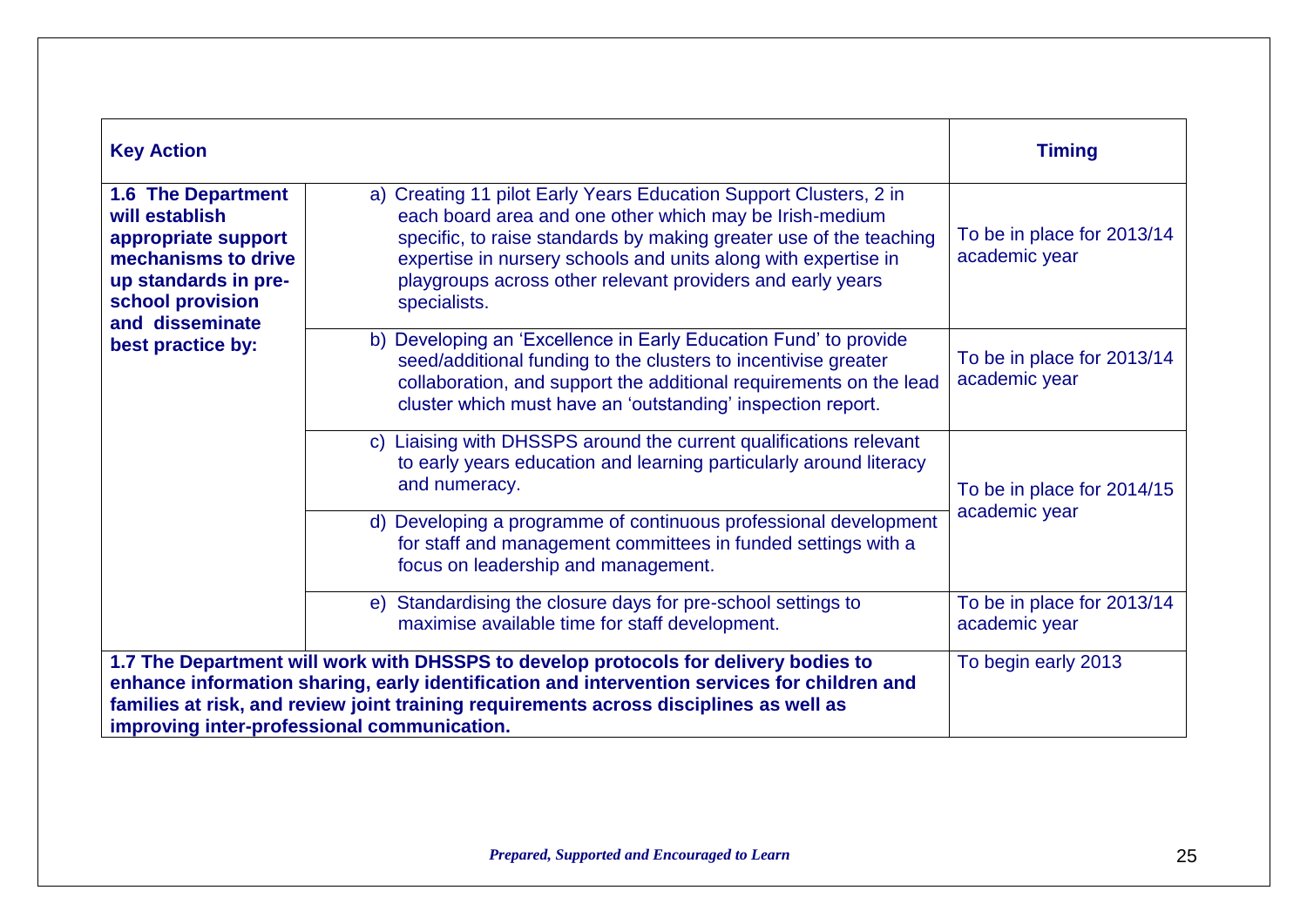| <b>Over-arching Goal</b> | <b>Improving the Child's Learning Environment</b>                                                                                                                                                |
|--------------------------|--------------------------------------------------------------------------------------------------------------------------------------------------------------------------------------------------|
| <b>Outcome</b>           | High quality education and learning services delivered in safe, nurturing and accessible<br>environments in partnership with parents and carers as their child's first and ongoing<br>educators. |
|                          |                                                                                                                                                                                                  |

#### **Rationale for Change**

The pattern of provision for pre-school and the duration of session time can range from 2.5 hours to below 4.5 hours (part-time, with no meal) and 4.5 hours or over (full-time, with a meal) per day. Available evidence from the Effective Pre-School Provision in NI (EPPNI) found no discernable difference in children's cognitive development at the start of primary school between those who attended full-time and those with part-time attendance, yet the Department is regularly asked to approve development proposals for new full time provision or conversion from part-time to full-time. There is a need to review the position on full-time provision.

Under the Local Management of Schools arrangements, it is a matter for school Boards of Governors and Principals to plan and use resources to maximum effect in accordance with their own needs and priorities, including setting staffing levels. The current ratio for statutory nursery schools and units is 1:13, normally one teacher and a nursery assistant to every 26 pupils; children are presenting with special educational needs and other additional needs, and under the existing and proposed Code of Practice on the Identification and Assessment of SEN settings are required to identify, assess and make provision necessary to meet the needs. There is a need to review the suitability of this ratio in recognition of the increasing prevalence of children with special educational needs and/or disability in the preschool sector.

The maximum enrolment number for classes in statutory nursery settings is currently set at 26, the Review of Pre-School Admission Arrangements in 2012 recommended that this should be reviewed.

A range of statutory agencies, voluntary, charitable and community organisations are active and effective in working with parents, and DHSSPS lead on parenting, the Department's role in terms of parenting is to ensure that parents understand the value of education and are supported to be their child's first and ongoing educator. There is an ongoing need to offer programmes of support for parents, particularly for those at risk or hard to reach families, to provide a positive and supportive home learning environment and encourage parents to become more active partners in their child's education.

Practitioners may need support to improve how they work more with parents, and to learn from others about best practice in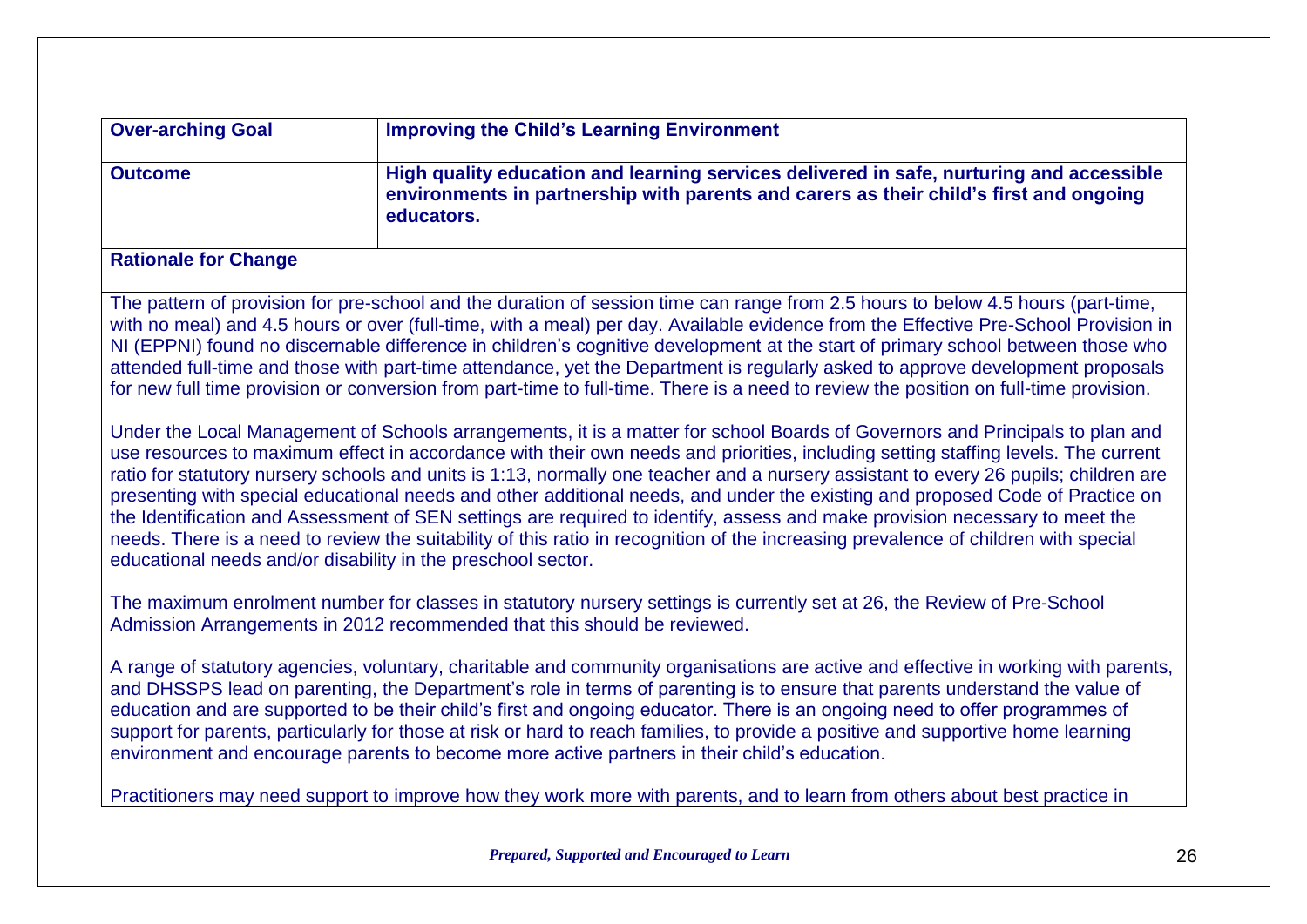parental engagement.

The Building Handbook for nursery schools determines the size, shape and layout of nursery provision only and does not provide scope for wider use of the premises. C2k is not provided for nursery schools whilst it is for nursery units within primary schools.

Although settling in times are at each school and pre-school's discretion, this varies across and between settings and some parents complain that it is unnecessarily lengthy, in some cases up to 8 weeks, ETI would comment if settling in times are at the latter end of the scale and when the procedures do not differentiate between children. More cognisance should be taken of the other pre-school experiences that children may have for example attendance at a playgroup/crèche/the Sure Start Developmental Programme for 2-3 Year Olds. The needs of the child are central but guidance is required on this issue for both pre-school and Year 1 of Foundation Stage.

| <b>Key Action</b>                                                                                                                                                               |                                                                                                                                                                                                                                                                                                                                                                                                                                                                                                 | <b>Timing</b>                    |
|---------------------------------------------------------------------------------------------------------------------------------------------------------------------------------|-------------------------------------------------------------------------------------------------------------------------------------------------------------------------------------------------------------------------------------------------------------------------------------------------------------------------------------------------------------------------------------------------------------------------------------------------------------------------------------------------|----------------------------------|
| <b>1.8 The Department</b><br>will revise the pre-<br>school programme<br>to ensure that all<br>target age children<br>benefit from an<br>equitable pre-school<br>experience by: | a) Introducing flexibility in overall enrolment for nursery schools<br>and nursery units up to a maximum class size of 30 (in line with<br>current arrangements for Foundation) where the school is over<br>subscribed with target age children, the additional children are<br>all target age, and the Board of Governors and ELB/ESA are<br>satisfied that the premises and staffing structure can support<br>the increase.<br>b) Piloting the deployment of additional assistants in nursery |                                  |
|                                                                                                                                                                                 | schools and nursery units to increase the staff to child ratios<br>across statutory pre-school settings. In taking this forward the<br>Department will work directly with nursery school and primary<br>school principals to develop this pilot.                                                                                                                                                                                                                                                | To begin work on this in<br>2013 |
|                                                                                                                                                                                 | c) Issuing guidance on reducing the length of settling in time for<br>pre-school and Year 1 (Foundation) to take account of the<br>child's previous experience.                                                                                                                                                                                                                                                                                                                                 |                                  |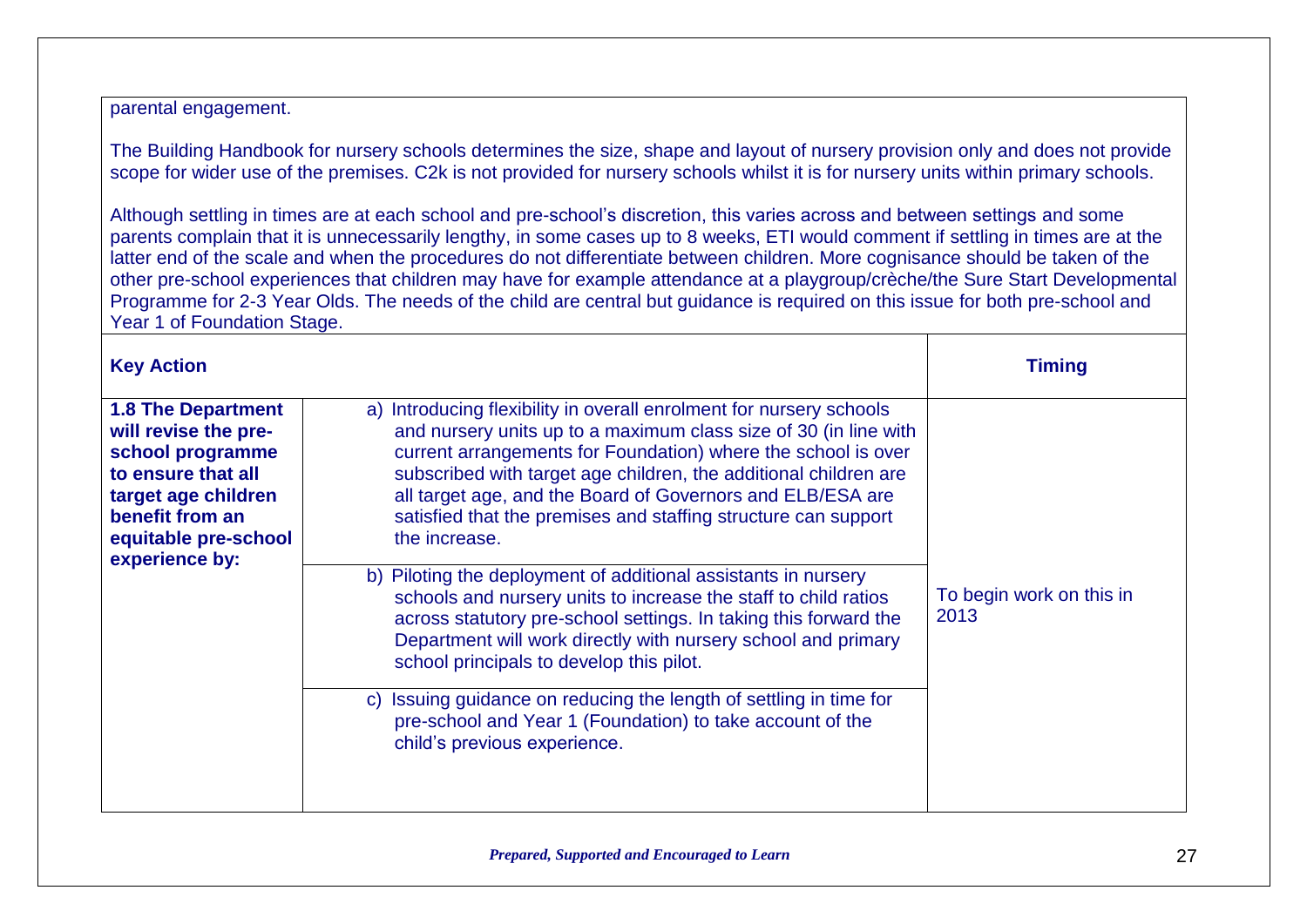| <b>Key Action</b>                                                                                                                                              |                                                                                                                                                                                                                                                                                                                                                                                                                                              | <b>Timing</b>       |
|----------------------------------------------------------------------------------------------------------------------------------------------------------------|----------------------------------------------------------------------------------------------------------------------------------------------------------------------------------------------------------------------------------------------------------------------------------------------------------------------------------------------------------------------------------------------------------------------------------------------|---------------------|
| <b>1.9 The Department</b><br>will over time<br>standardise patterns<br>of attendance as part<br>of the pre-school<br>programme by:                             | Placing a moratorium on any new or additional full-time<br>a)<br>provision or conversion from part-time to full-time (defined as<br>over 4.5 hours) in advance of reviewing the current levels of<br>full-time provision and the needs of children being served by<br>it.<br>b) Considering potential options for standardised patterns of<br>attendance as part of wider considerations of area based<br>planning for pre-school provision. | To begin early 2013 |
| <b>1.10 The Department</b><br>will adopt an area<br>based approach to<br>managing the early<br>years estate and<br>consider the optimum<br>use of premises by: | Reviewing the Building Handbook for Nursery Schools to<br>a)<br>reflect the additional need for parental and community<br>engagement.<br>b) Assessing the ICT infrastructure requirements of nursery<br>schools and any associated needs of DE funded pre-school<br>settings.                                                                                                                                                                | To begin work 2013  |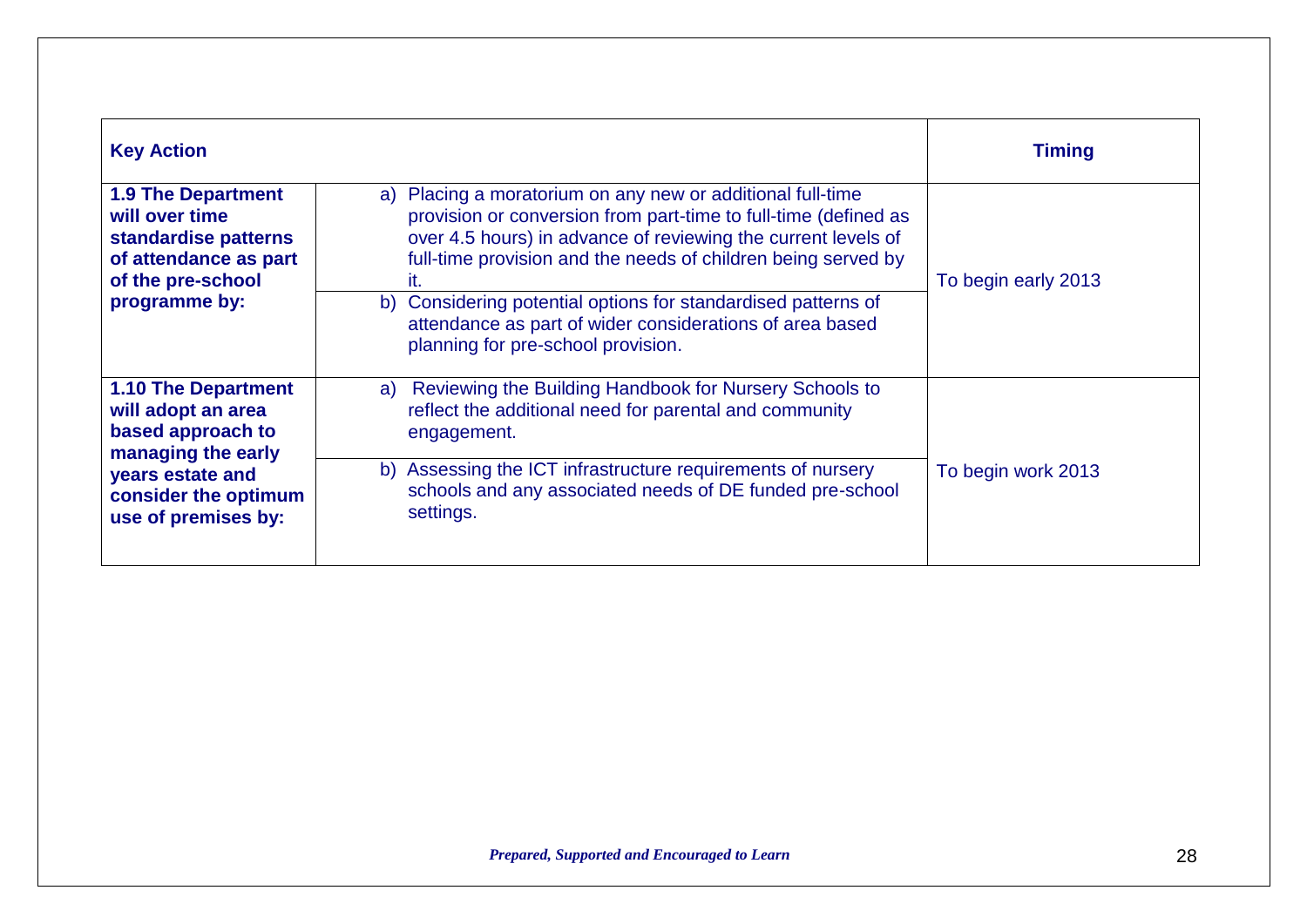| <b>Over-arching Goal</b>                                                                      | <b>Transforming the Governance and Management of Education</b>                                                                                                                                                                                                                                                                                                                                                                                                                                                                                                                                                                                                                                                                                                                                                                          |                                                                                        |  |  |
|-----------------------------------------------------------------------------------------------|-----------------------------------------------------------------------------------------------------------------------------------------------------------------------------------------------------------------------------------------------------------------------------------------------------------------------------------------------------------------------------------------------------------------------------------------------------------------------------------------------------------------------------------------------------------------------------------------------------------------------------------------------------------------------------------------------------------------------------------------------------------------------------------------------------------------------------------------|----------------------------------------------------------------------------------------|--|--|
| <b>Outcome</b>                                                                                | and delivered efficiently and effectively in line with DE policy.                                                                                                                                                                                                                                                                                                                                                                                                                                                                                                                                                                                                                                                                                                                                                                       | Early years education and learning services are modern, accountable, and child-centred |  |  |
| <b>Rationale for Change</b>                                                                   |                                                                                                                                                                                                                                                                                                                                                                                                                                                                                                                                                                                                                                                                                                                                                                                                                                         |                                                                                        |  |  |
| Partnerships who manage Sure Start.                                                           | There are different Pre-School Advisory Groups (PEAG) in each of the 5 ELBs, and their remit is focused on the Pre-School<br>Education Programme. There is a need to review the role of the PEAG and the role of ELBs/ESA in relation to the Child Care<br>There is no overall system for collecting, collating and managing information on funded early years education and learning<br>services for children up to compulsory school age.<br>Close cooperation is required between the ELBs/ESA and the Department to ensure that the actions recommended in the Review<br>of Pre-School Admission Arrangements are taken forward.<br>Funding is currently provided to a range of organisations delivering early years services on behalf of DE, and accountability<br>arrangements vary depending on the sector and across settings. |                                                                                        |  |  |
| <b>Key Action</b>                                                                             |                                                                                                                                                                                                                                                                                                                                                                                                                                                                                                                                                                                                                                                                                                                                                                                                                                         | <b>Timing</b>                                                                          |  |  |
| 1.11 The<br><b>Department will</b><br>ensure the effective<br>planning,<br>management and co- | Clarifying and communicating early years policy and priorities to<br>a)<br>enable ESA to deliver the pre-school admissions system and<br>provide advice on future development proposals in line with DE<br>policy.                                                                                                                                                                                                                                                                                                                                                                                                                                                                                                                                                                                                                      | To begin 2013 for PEAGS<br>and immediately following<br>establishment of ESA           |  |  |
| ordinated delivery of<br>early years<br>education and<br>learning services by:                | Reviewing the adequacy of current governance and<br>b)<br>accountability arrangements in place across the range of existing<br>programmes.                                                                                                                                                                                                                                                                                                                                                                                                                                                                                                                                                                                                                                                                                              | To begin 2013                                                                          |  |  |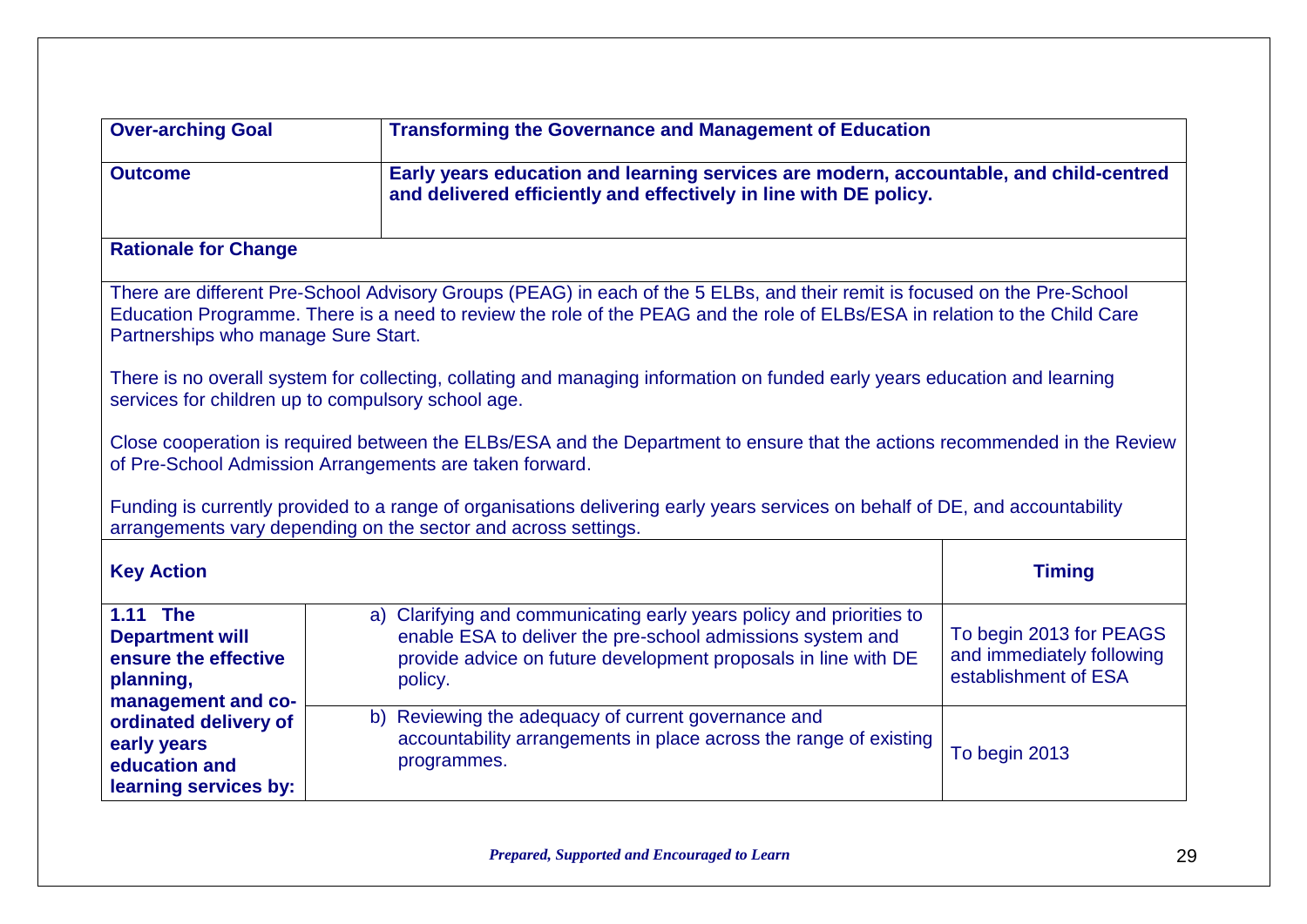| accessing pre-school places. | 1.12 The Department and ESA will implement all remaining actions in the Review of Pre-<br>School Admission Arrangements aimed at streamlining and simplifying the system for                                                                                               | Some actions are<br>dependent on legislative<br>changes, others are in<br>progress. |
|------------------------------|----------------------------------------------------------------------------------------------------------------------------------------------------------------------------------------------------------------------------------------------------------------------------|-------------------------------------------------------------------------------------|
| <b>Key Action</b>            |                                                                                                                                                                                                                                                                            | <b>Timing</b>                                                                       |
|                              | d) Requiring ESA to create a comprehensive Management<br>Information System for pre-school admissions, and early years<br>education services funded by DE for children up to compulsory<br>school age.                                                                     | To begin immediately<br>following establishment of<br><b>ESA</b>                    |
|                              | Requiring ESA to review current arrangements for the delivery of<br>C)<br>all funded pre-school services to achieve maximum benefit from<br>a single managing authority, including reviewing the role of<br>PEAG generally and in relation to the Child Care Partnerships. | To begin immediately<br>following establishment of<br><b>ESA</b>                    |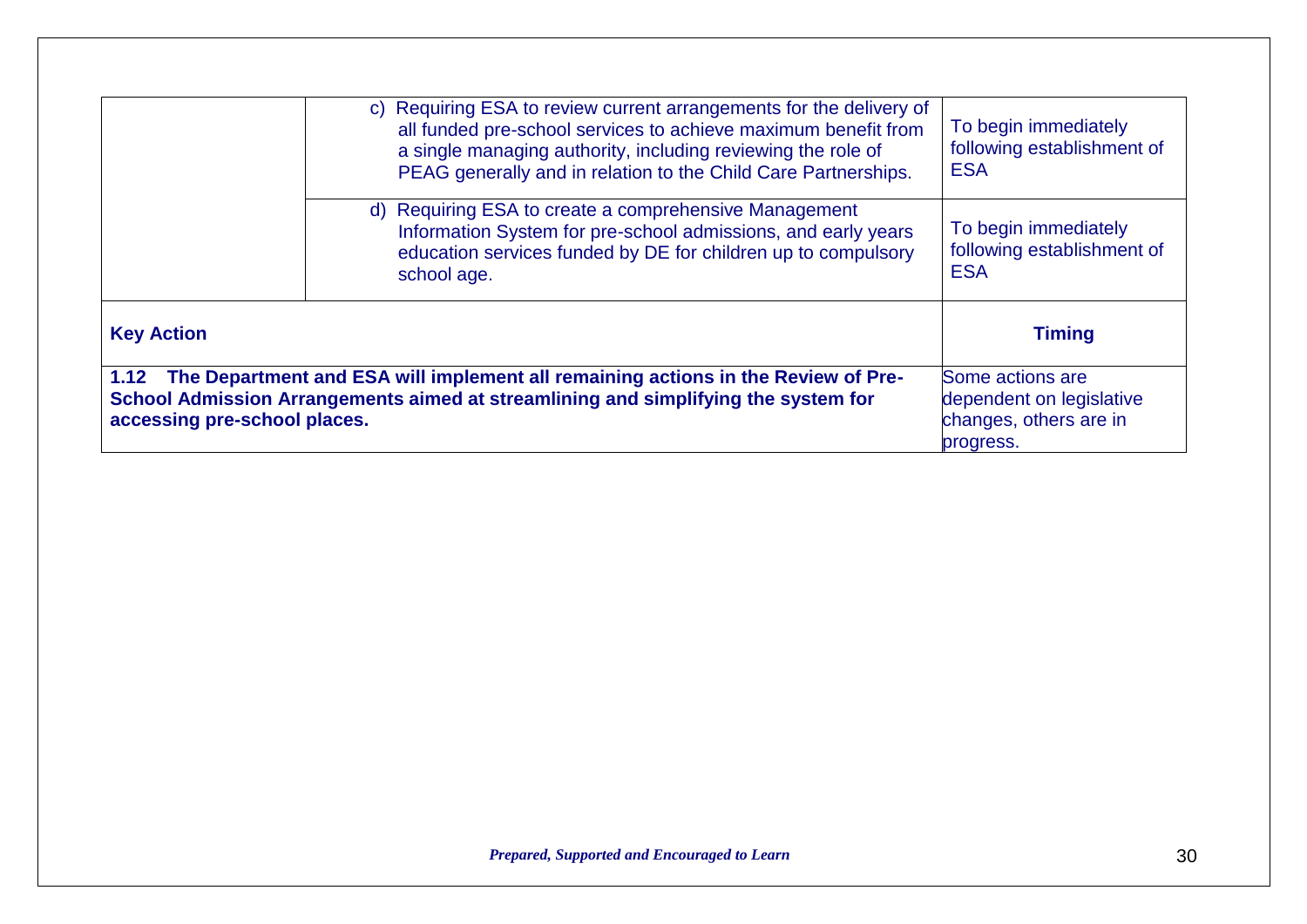#### **Next Steps**

- 5.1 The Department is keen to start implementing the actions in this framework as soon as possible and to start focusing on the legislative changes required, undertaking the necessary reviews and putting in place the support systems required to drive up standards in early years education and learning settings.
- 5.2 The time has come to focus on what can be realistically achieved, what the focus of the Department of Education should be and how to deliver better services to children and families through enhanced collaboration.
- 5.3 The Department will conduct a focused consultation on the actions, from the date of publication which will conclude on 31st January 2013, to assess the need for any further refinement to be identified.

#### **Timing, Resources and Transition**

5.4 It is hoped that full implementation will be achieved by 2014/15. In implementing the actions existing early years budgets, outside of LMS, will be reviewed with a view to redistributing funding which is no longer consistent with the framework aims and objectives. Additional resources will be allocated to ensure the actions are implemented in full. The new arrangements will be implemented by the Department and ESA.

#### **Delivery Partners**

5.5 Having a single body responsible and accountable for all the early years education and learning services funded by DE will enable integrated planning and commissioning of the range of early years education and learning services.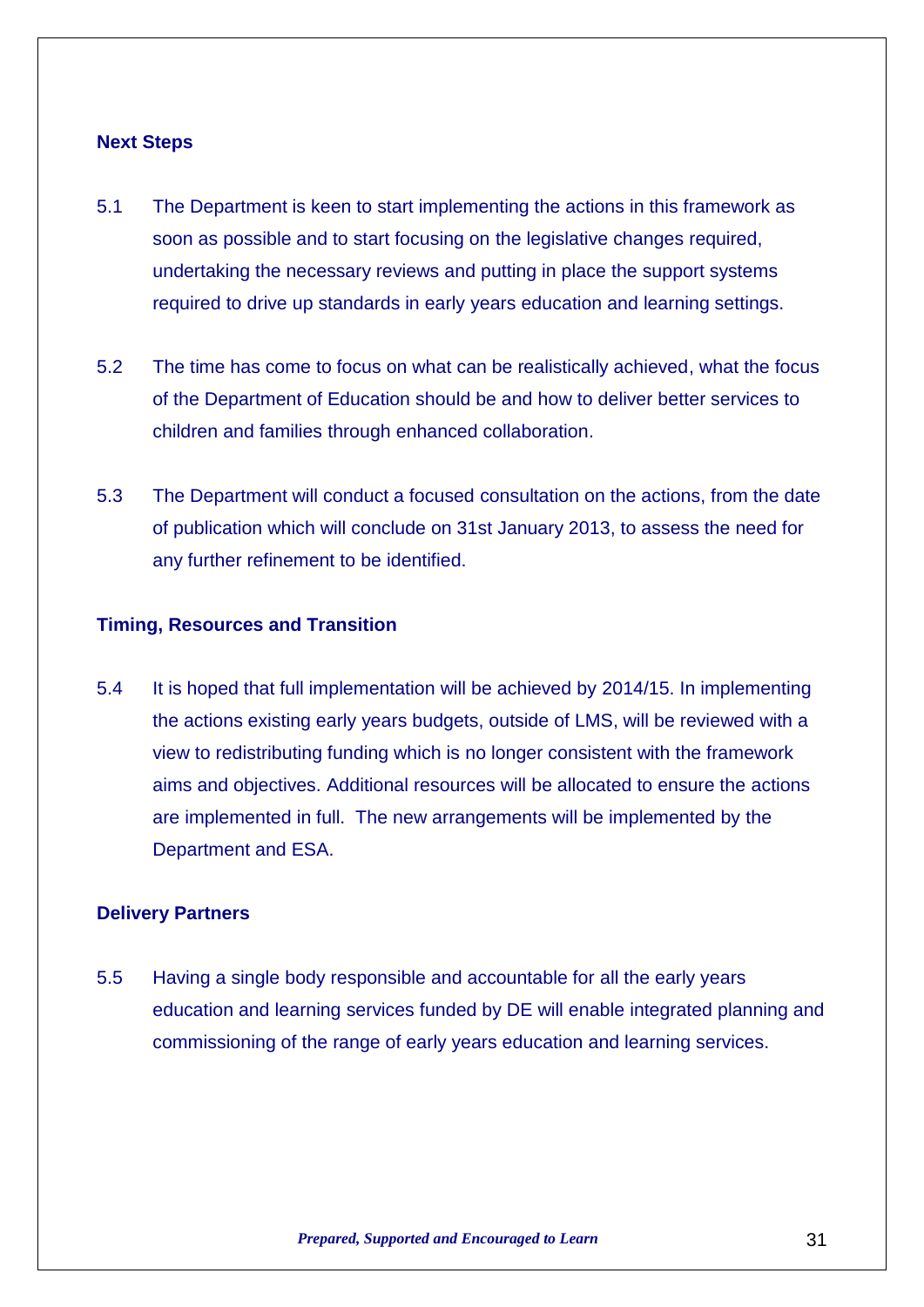#### **Arrangements for Focused Consultation**

- 6.1 This focused consultation provides an important opportunity to consider if any of the proposed actions for early years education and learning require further refinement.
- 6.2 The Department has prepared an EQIA to assess any potential detrimental impact of the proposed actions, and this can be accessed at www.deni.gov.uk.

#### **How to Respond**

6.3 Responses can be made by email to de.earlyyearsteam@deni.gov.uk, or in writing, using the enclosed response form, to:

Early Years Education and Learning Early Years Strategy Team Room 109 Department of Education Rathgael House **BANGOR** BT19 7PR

To enable responses to be analysed effectively it would be helpful if respondents used the form provided.

6.4 The focused consultation period lasts from the date of publication and concludes on the 31<sup>st</sup> January 2013.

#### **Further Copies**

6.5 This document and response booklet are available electronically at www.deni.gov.uk.

*Prepared, Supported and Encouraged to Learn* 32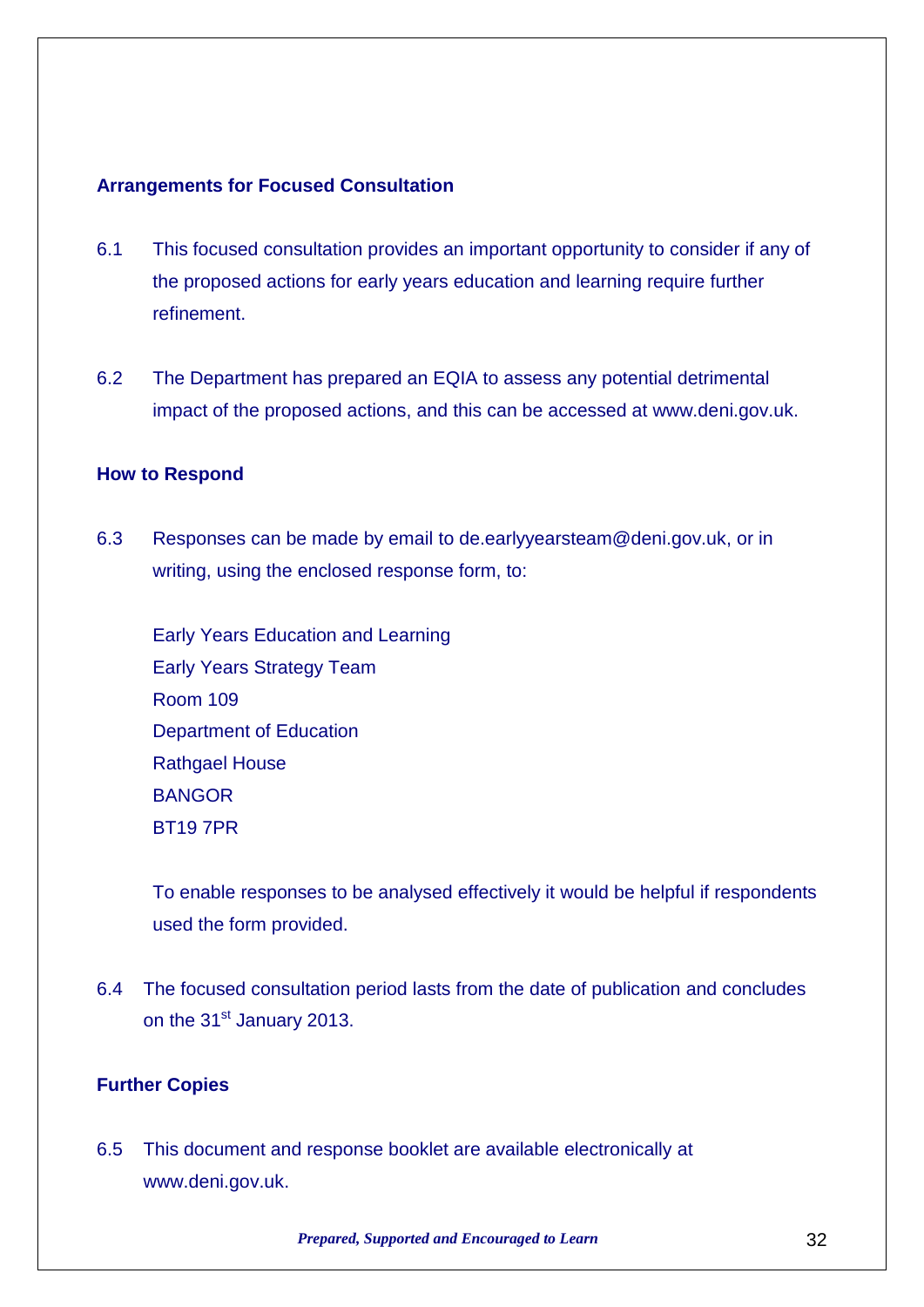#### **Further Details – Sure Start, Pre-School and the Foundation Stage 2011/12**

| <b>Number of pre-school settings</b>                  |     |
|-------------------------------------------------------|-----|
| <b>Statutory Nursery Schools</b>                      |     |
| <b>Statutory Nursery Units</b>                        | 222 |
| Voluntary/private settings (funded pre-school places) | 381 |
| Number of Primary Schools offering Foundation Stage   | 838 |

#### **Pre-School sector - Pupils and classes broken down by ELB and attendance type - 2011/12**

|                           |                               |              |                 | <b>ELB</b>   |              |             |              |
|---------------------------|-------------------------------|--------------|-----------------|--------------|--------------|-------------|--------------|
| <b>School type</b>        | <b>Type</b>                   | <b>BELB</b>  | <b>WELB</b>     | <b>NEELB</b> | <b>SEELB</b> | <b>SELB</b> | <b>Total</b> |
| <b>Voluntary and</b>      | <b>Total Funded Pupils PT</b> | 650          | 1,338           | 2,140        | 1,781        | 2,240       | 8,149        |
| <b>Private</b>            | <b>Total no. Groups PT</b>    | 43           | 84              | 168          | 137          | 127         | 559          |
|                           | <b>Full-Time Pupils</b>       | 1,515        | 471             | 312          | 812          | 871         | 3,981        |
|                           | <b>Part-Time Pupils</b>       | 0            | 313             | 1,094        | 210          | 313         | 1,930        |
| <b>Nursery</b><br>schools | <b>Total no. Pupils</b>       | 1,515        | 784             | 1,406        | 1,022        | 1,184       | 5,911        |
|                           | <b>Full-Time Classes</b>      | 58           | 18              | 12           | 31           | 33          | 152          |
|                           | <b>Part-Time Classes</b>      | $\mathbf{0}$ | 12 <sup>°</sup> | 42           | 8            | 12          | 74           |
|                           | <b>Total no. Classes</b>      | 58           | 30              | 54           | 39           | 45          | 226          |
|                           | <b>Full-Time Pupils</b>       | 1,289        | 1,020           | 575          | 597          | 1,662       | 5,143        |
| <b>Nursery units</b>      | <b>Part-Time Pupils</b>       | 128          | 791             | 1,092        | 1,357        | 158         | 3,526        |
|                           | <b>Total no. Pupils</b>       | 1,417        | 1,811           | 1,667        | 1,954        | 1,820       | 8,669        |
|                           | <b>Full-Time Classes</b>      | 50           | 39              | 22           | 23           | 63          | 197          |
|                           | <b>Part-Time Classes</b>      | 5            | 31              | 44           | 52           | 6           | 138          |
|                           | <b>Total no. Classes</b>      | 55           | 70              | 66           | 75           | 69          | 335          |

Source: NI school census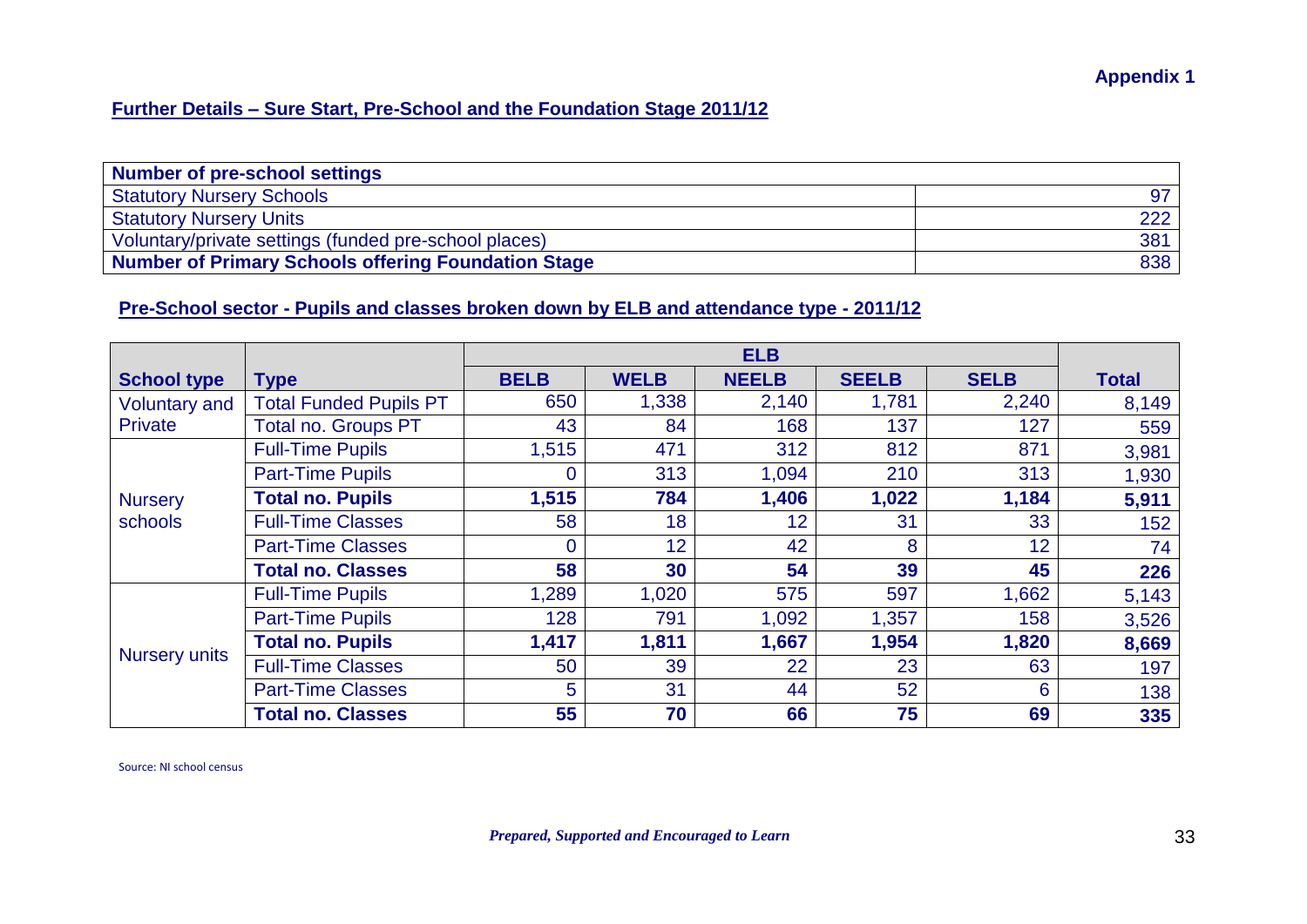**Information on: total children, children entitled to free school meals (FSME), children with special educational needs (SEN), children aged 2 years and newcomer children by pre-school setting 2011/12**

|                                                           | <b>Total</b>                          | <b>FSME</b> (inc.<br>$JSA/IS)^2$ | <b>SEN Stage 1-5</b> | Aged 2 years <sup>3</sup> | Newcomers <sup>4</sup> |
|-----------------------------------------------------------|---------------------------------------|----------------------------------|----------------------|---------------------------|------------------------|
| <b>Voluntary and private pre-</b><br>schools <sup>1</sup> | 8,149                                 | 826                              | 630                  | $\mathbf 0$               | 256                    |
| <b>Nursery schools</b>                                    | 5,911<br>(FT 3,981)<br>1,930<br>(PT)  | 1,875                            | 1,251                | 147                       | 242                    |
| <b>Nursery units in primary</b><br><b>schools</b>         | 8,669<br>5,143)<br>(FT)<br>(PT 3,526) | 2,216                            | 312                  | 334                       | 466                    |
| <b>Reception classes in primary</b><br><b>schools</b>     | 449                                   | 58                               | 9                    | $\mathbf 0$               | 17 <sub>2</sub>        |
| <b>Total</b>                                              | 23,178                                | 4,975                            | 2,202                | 481                       | 981                    |
| Percentage of total children in pre-school                | <b>settings</b>                       | 22%                              | 10%                  | 2%                        | 4%                     |

Note: Source: NI school census.

1. Age is not collected for children in funded places in voluntary and private pre-schools. It is assumed all children in funded places will be at least three years old.

2. Figures for free school meals entitlement include those children who have a parent in receipt of JSA or Income Support. 3. Age is at 1 July 2012.

4. A newcomer pupil is one who has enrolled in a school but who does not have the satisfactory language skills to participate fully in the school curriculum, and the wider environment, and does not have a language in common with the teacher, whether that is English or Irish. This has previously been referred to as English as an Additional Language. It does not refer to indigenous pupils who choose to attend an Irish-medium school.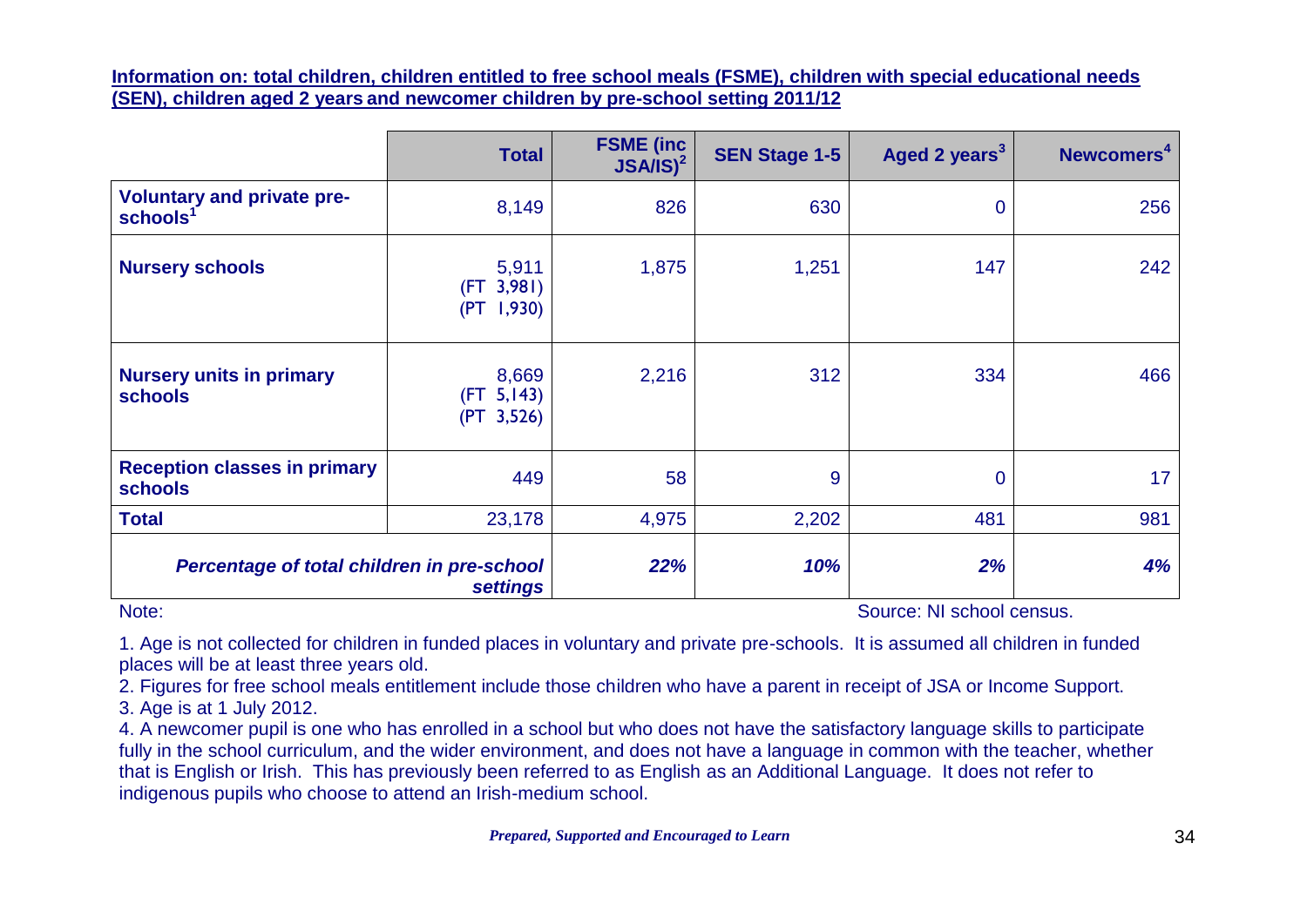**Information on: total children, children entitled to free schools meals (FSME), children with special educational needs (SEN), children aged 2 years and newcomers in the Foundation Stage in primary schools 2011/12**

|                          | <b>Total</b>                                     | <b>FSME</b> | <b>SEN Stage 1-5</b> | <b>Newcomers</b> |
|--------------------------|--------------------------------------------------|-------------|----------------------|------------------|
| Year 1                   | 23,599                                           | 6,735       | 1,717                | 1,039            |
| Year <sub>2</sub>        | 22,538                                           | 6,400       | 3,597                | 959              |
| <b>Total</b>             | 46,137                                           | 13,135      | 5,314                | 1,998            |
| Source: NI school census | Percentage of total children in Foundation Stage | 28%         | 12%                  | 4%               |

Note: .

1. A newcomer pupil is one who has enrolled in a school but who does not have the satisfactory language skills to participate fully in the school curriculum, and the wider environment, and does not have a language in common with the teacher, whether that is English or Irish. This has previously been referred to as English an Additional Language. It does not refer to indigenous pupils who choose to attend an Irish-medium school.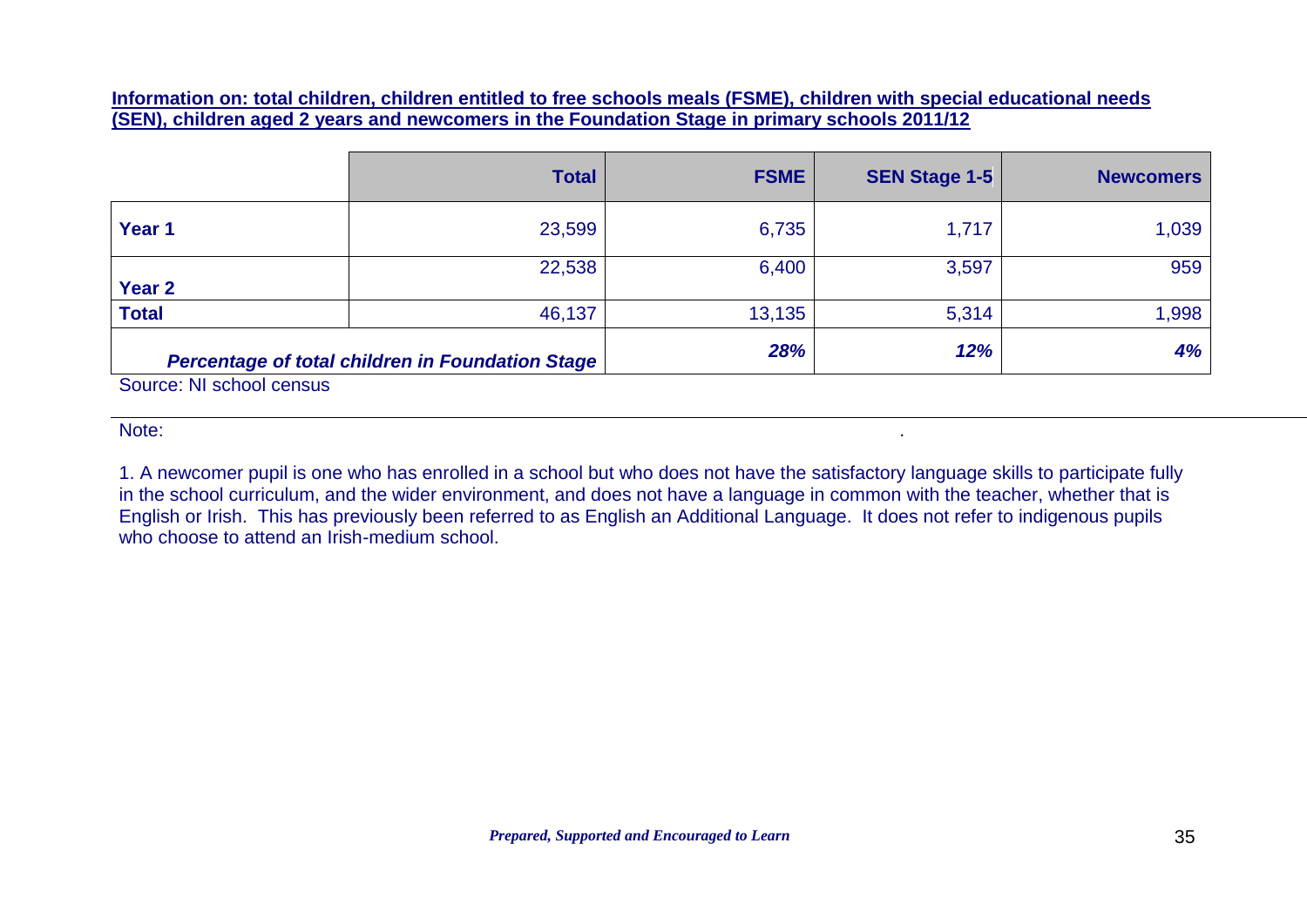## **Sure Start Projects**

| <b>Childcare</b><br><b>Partnership Area</b> | <b>No of Sure Start</b><br><b>Projects</b> | <b>No. of Children Registered</b> |
|---------------------------------------------|--------------------------------------------|-----------------------------------|
| Eastern CCP (BHSCT)                         | 9                                          | 3960                              |
| Eastern CCP (SEHSCT)                        |                                            | 2692                              |
| <b>Northern CCP</b>                         | ิค                                         | 5082                              |
| <b>Southern CCP</b>                         |                                            | 7389                              |
| <b>Western CCP</b>                          | 9                                          | 10087                             |
| <b>Total</b>                                | 35                                         | 29210                             |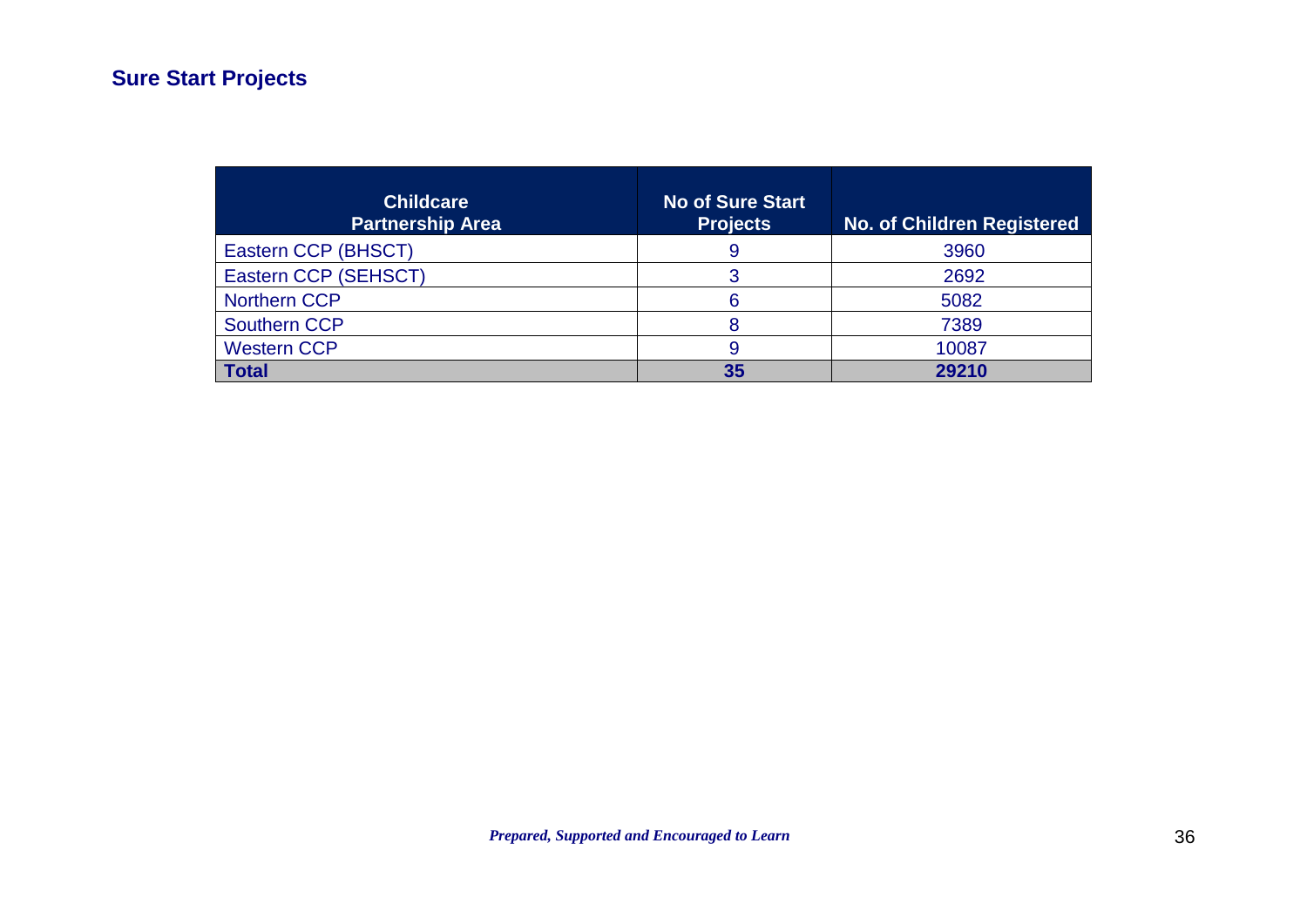| <b>Northern Childcare Partnership</b> | <b>Southern Childcare Partnership</b> | <b>Western Childcare Partnership</b>       | <b>Eastern Childcare Partnership</b>                        |
|---------------------------------------|---------------------------------------|--------------------------------------------|-------------------------------------------------------------|
| <b>Ballymena Sure Start</b>           | <b>Blossom Sure Start</b>             | <b>Cherish Sure Start</b>                  | <b>Beechmount Sure Start</b>                                |
| <b>Ballymena</b>                      | Portadown                             | Irvinestown                                | <b>Beechmount Pass, Belfast</b>                             |
| <b>Coleraine Sure Start</b>           | <b>Clogher Valley Sure Start</b>      | <b>Dungiven Sure Start</b>                 | <b>Clan More Sure Start</b>                                 |
| Coleraine                             | Augher                                | <b>Dungiven</b>                            | <b>Albert Street, Belfast</b>                               |
| Dalriada Rural Sure Start             | <b>Dungannon Sure Start</b>           | <b>Sure Start Edenballymore</b>            | <b>Colin Sure Start</b>                                     |
| <b>Bushmills</b>                      | Dungannon                             | Creggan Estate, Londonderry                | <b>Dunmurry</b>                                             |
| <b>G-Old Community Sure Start</b>     | <b>Newry City Sure Start</b>          | L.A.S.T. Sure Start                        | <b>Downpatrick Sure Start</b>                               |
| Cookstown                             | <b>Newry</b>                          | Omagh                                      | <b>Downpatrick</b>                                          |
| <b>Horizon Sure Start</b>             | South Armagh Sure Start               | <b>Little Hands Sure Start</b>             | <b>East Belfast Sure Start</b>                              |
| Carrickfergus                         | Camlough                              | Hazelbank, Londonderry                     | Albertbridge Road, Belfast                                  |
| A.B.B.E.Y. Sure Start                 | <b>Splash Sure Start</b>              | <b>Rainbow Sure Start</b>                  | <b>Glenbrook Sure Start</b>                                 |
| Newtownabbey                          | Craigavon                             | Castlederg                                 | Legoneil Road, Belfast                                      |
|                                       | <b>ARKE Sure Start</b>                | <b>Shantallow Sure Start</b>               | <b>Sure Start Ards</b>                                      |
|                                       | Armagh                                | Shantallow, Londonderry                    | Kircubbin                                                   |
|                                       | <b>Kilkeel Sure Start Support</b>     | <b>Strabane Sure Start</b>                 | <b>Outer West Belfast Sure Start</b>                        |
|                                       | <b>Kilkeel</b>                        | <b>Strabane</b>                            | <b>Stewartstown Road, Belfast</b>                           |
|                                       |                                       | <b>Waterside Sure Start</b><br>Londonderry | <b>Shankill Sure Start</b><br><b>Shankill Road, Belfast</b> |
|                                       |                                       |                                            | S.M.I.L.E. Sure Start<br>Duncairn Gardens, Belfast          |
|                                       |                                       |                                            | <b>South Belfast Sure Start</b><br>Lower Crescent, Belfast  |
|                                       |                                       |                                            | Saol Ur Sure Start<br>Springfield Road, Belfast             |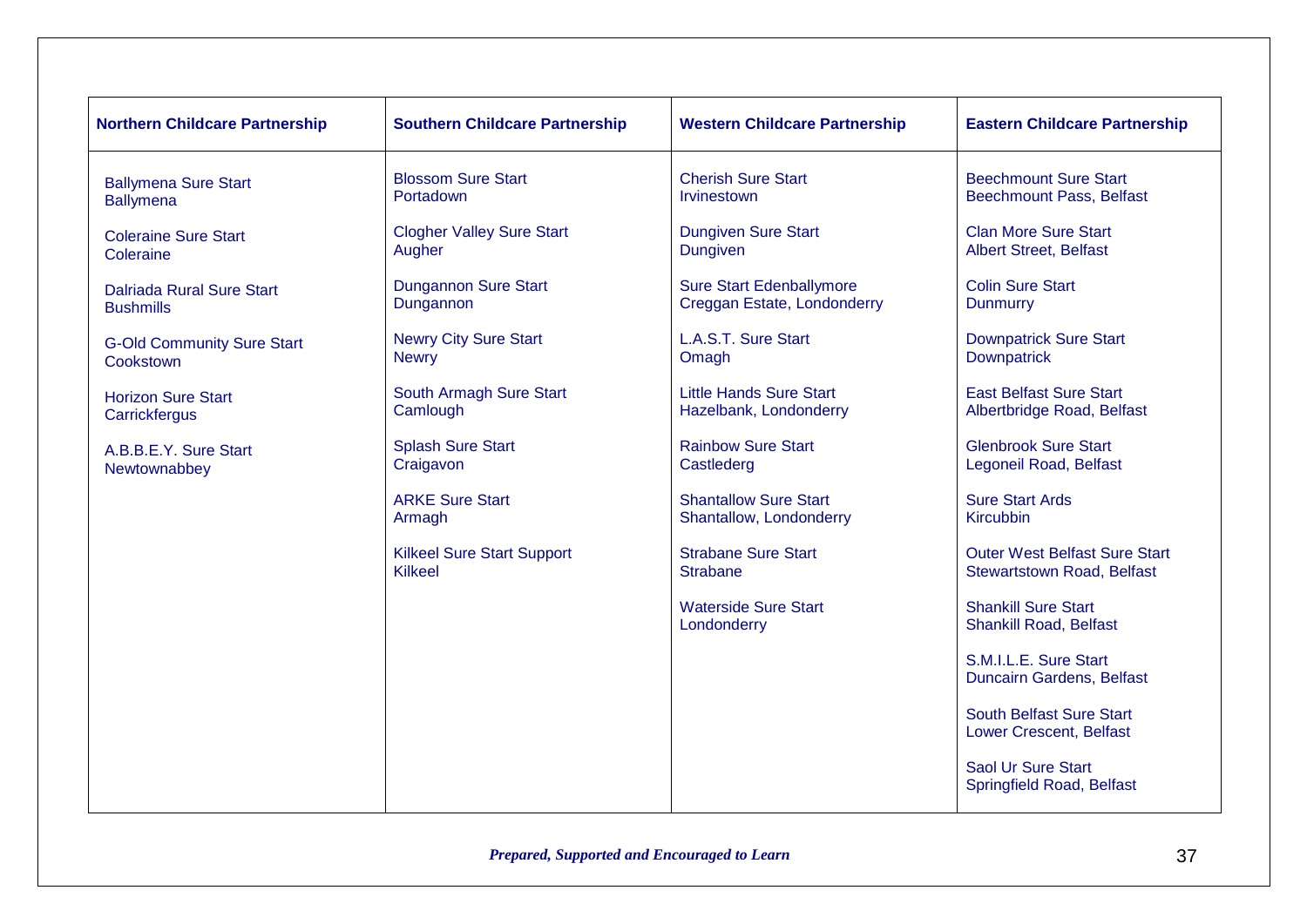#### **Appendix 2**

#### **Evidence from the Education and Training Inspectorate**

The Chief Inspector's report launched on 17 October 2012 and covering the reporting period from 1 April 2010 to 30 June 2012 indicated that:

- The overall effectiveness of approximately three-quarters (76%) of the pre-school settings inspected was evaluated as good or better;
- A small number of settings were evaluated as inadequate.
- The percentage of voluntary and private settings evaluated as good or better has increased from 70% to 73% since the last reporting period; however, in the statutory sector there has been a slight drop from 85% to 81%.
- Achievements and standards are good or better in 80% of the pre-school settings inspected. In nursery schools, achievements and standards were evaluated as good or better in 88% of settings, a reduction from 94% while in voluntary and private pre-school settings they improved by 5% to 78%.

#### **Key Messages from the ETI Inspection of Pre-school Provision**

#### **Quality**

- Most children attending pre-school settings, regardless of the sector, experience a good or better pre-school education which is crucial to their future education and well-being;
- In the good to outstanding settings, the staff communicate with a range of other organisations and professionals and in the best practice, these settings have also begun to work more collaboratively with other pre-school providers to share their knowledge and skills.
- The quality of provision for children who transfer mid-term, especially those children transferring into a pre-school class, including reception, as they reach the appropriate age, remains variable especially when they are enrolled in a composite class with children from at least one other year group.
- The quality of planning to meet the children's differing needs and the assessment of their progress remain the most frequently identified areas for improvement across all sectors.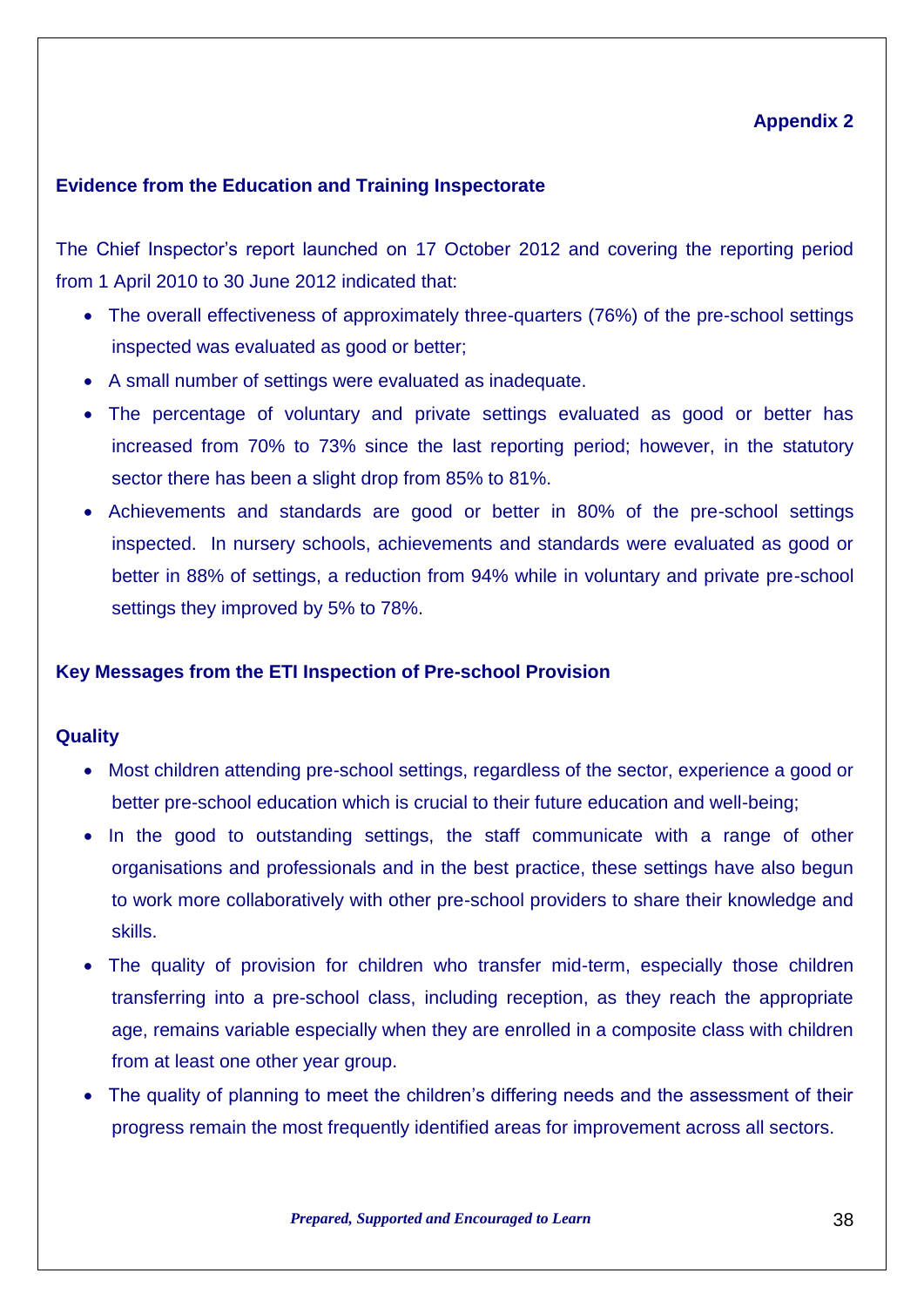#### **Leadership**

- There is a strong correlation between leadership and management which is good or better and the quality of provision, standards and the overall effectiveness of the pre-school setting across sectors.
- A range of factors continue to impact on the leadership and management in the voluntary and private sector including the inexperience of staff in leadership roles; the annual change in the membership of the management group; and frequent turnover of staff.
- The most effective leaders are proactive in accessing continuing professional development and training for staff through a range of methods, including collaborating with other practitioners and professionals.
- The majority of leaders need to increase the opportunities for ongoing professional development for all staff.
- There remains variation in the overall effectiveness of the Irish-medium pre-school settings with leadership and Irish language proficiency identified as key issues;

#### **Transitions and Support**

- There remains a variation in the practice and effectiveness regarding the sharing of information on the children's progress and achievements between pre-school settings and primary schools.
- The quality of the external support provided by the early years specialists to voluntary and private settings remains varied and a more detailed evaluation of this work is required
- In the best practice, the settings promote greater involvement of parents by encouraging them to help their child to achieve his or her full potential;
- Potential barriers to learning can also be reduced by the setting's development of active partnerships with local community groups and external agencies.